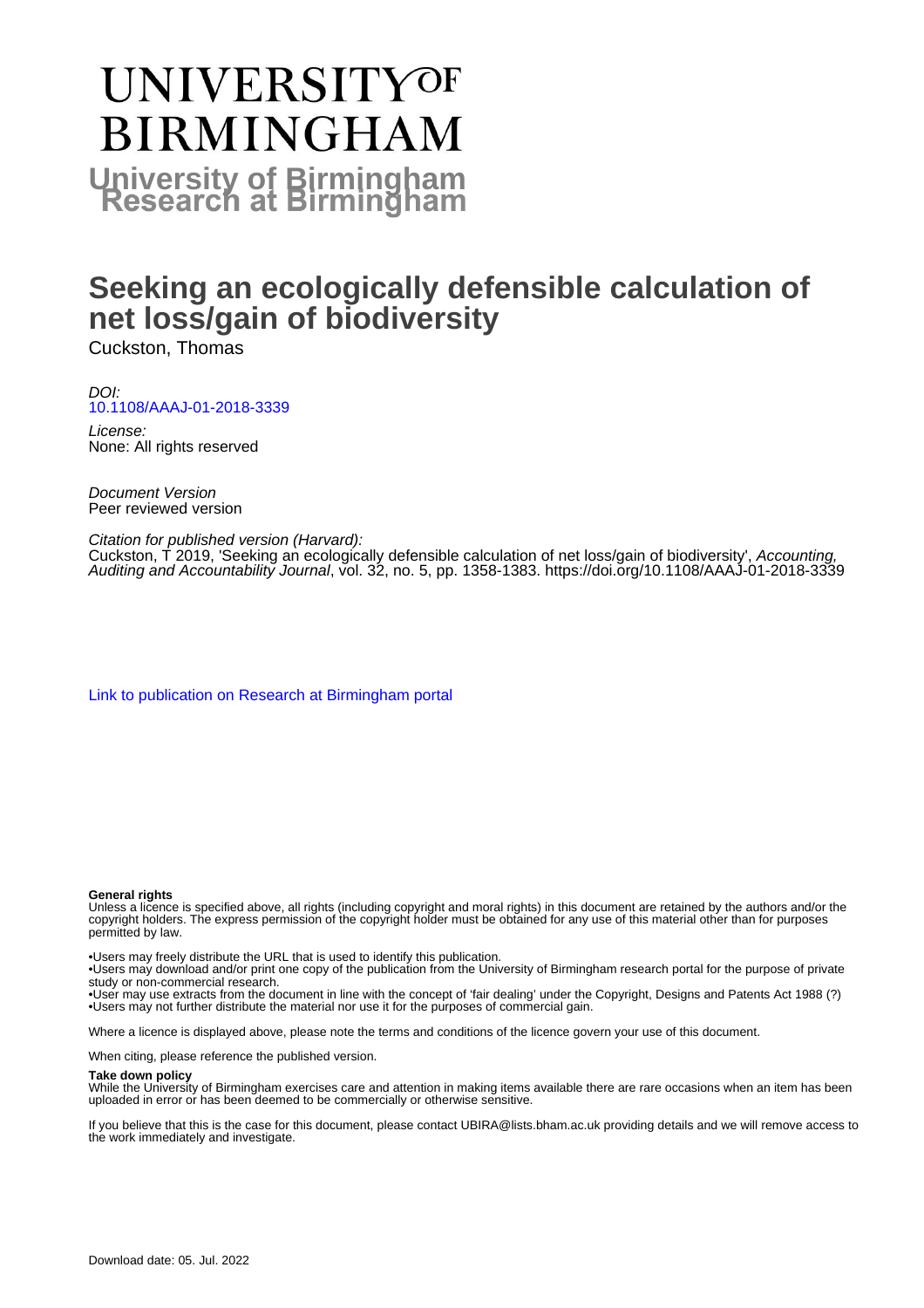# **Seeking an ecologically defensible calculation of net loss/gain of biodiversity**

Thomas Cuckston, Aston Business School

## **Abstract**

Purpose: This paper explains how proponents of biodiversity offsetting have sought to produce an ecologically defensible mechanism for reconciling economic development and biodiversity conservation.

Methods: The paper analyses a case study biodiversity offsetting mechanism in New South Wales, Australia. Michel Callon's framing and overflowing metaphor is used to explain how new accounting devices are brought into the mechanism, to (re)frame a space of calculability and address anxieties expressed by conservationists about calculations of net loss/gain of biodiversity.

Findings: The analysis shows that the offsetting mechanism embeds a form of accounting for biodiversity that runs counter to the prevailing dominant *anthropocentric* approach. Rather than accounting for the biodiversity of a site in terms of the economic benefits it provides to humans, the mechanism accounts for biodiversity in terms of its ecological value. This analysis, therefore, reveals a form of accounting for biodiversity that uses numbers to provide valuations of biodiversity, but these numbers are ecological numbers, not economic numbers. So this is a calculative, and also *ecocentric*, approach to accounting for, and valuing, biodiversity.

Originality/value: This paper contributes to extant literature on accounting for biodiversity by revealing a novel conceptualisation of the reconciliation of economic development and biodiversity conservation, producing an ecologically defensible form of sustainable development. The paper also makes a methodological contribution by showing how Callon's framing and overflowing metaphor can be used to enable the kind of interdisciplinary engagement needed for researchers to address sustainable development challenges.

# **1. Introduction**

Society's current model of economic development is set to become the cause of a mass extinction event (Barnosky et al., 2011; Ceballos et al., 2015). Extensive conversion of land to human use is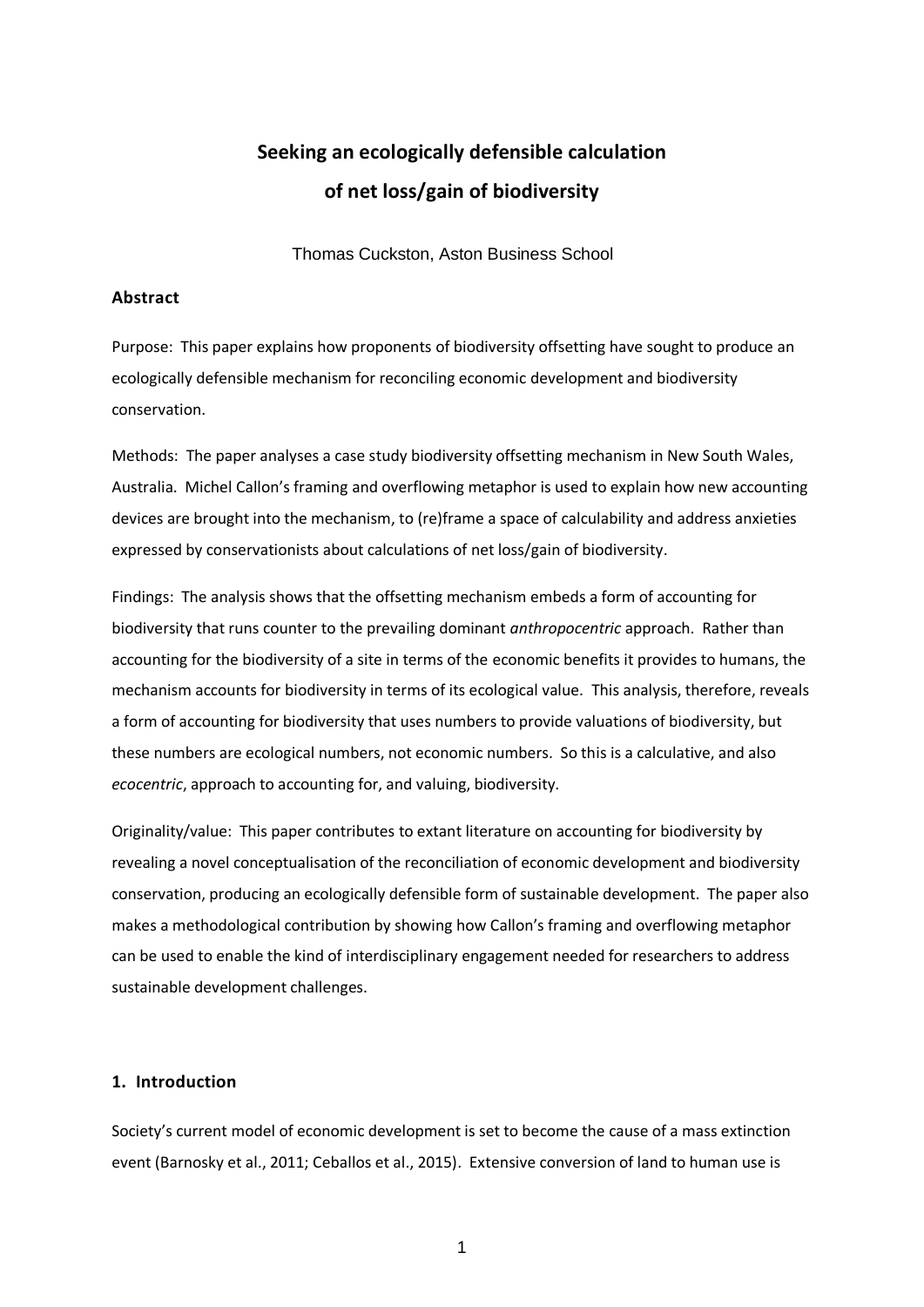causing rapid degradation of natural habitats and consequent decline in species abundance (Tilman et al., 2017). The United Nations Sustainable Development Goals (UN-SDGs) identify halting biodiversity loss as a vital component of achieving sustainable development (UN, 2016). A fundamental challenge for accounting researchers, therefore, is to explain how accounting can create conditions conducive to a form of sustainable development that conserves biodiversity (Cuckston, 2018b; Unerman & Bebbington, 2018).

Biodiversity offsetting is a rapidly proliferating mechanism that proposes to reconcile the competing demands of economic development and biodiversity conservation (Devictor, 2015). This is done by allowing losses of biodiversity caused by development of land in one place to be "offset" by supposed biodiversity gains from conservation work in another place. Biodiversity offsetting is made possible by accounting devices that purport to provide measures of respective losses and gains of biodiversity, thus enabling calculations of overall *net* loss/gain of biodiversity. As such, by securing sufficient offsets, economic development may be portrayed as being "sustainable development" in respect of causing *no net loss* of biodiversity (Boiral, 2016).

The extant accounting literature examining biodiversity offsetting has characterised it as little more than a legitimising strategy. Tregidga (2013, p. 827) argues that biodiversity offsetting may be seen to 'represent a mechanism through which particular species and habitat destruction can be justified, or at least hidden in its accounting'. Ferreira (2017) argues that the complexities of biodiversity make it highly resistant to the kinds of quantification and measurement needed for commodification. The consequent 'inability to present a consistent and trustworthy metrological regime', he argues, fuels a perception that biodiversity offsets represent nothing more than a 'licence to trash nature' (p. 1579). Similarly, Sullivan and Hannis (2017) attack biodiversity offsetting's central premise, that it is possible to speak meaningfully of overall *net* losses/gains of biodiversity. This idea, they suggest, rests upon 'contested assumptions about commensurability between different habitats, between different sites, and between the present and the future' (p. 1470).

But should biodiversity offsetting be so comprehensively dismissed? Might it actually have a role to play in halting biodiversity loss? In a world in which economic development is widely regarded as paramount (cf. Gray, 2010), can biodiversity offsetting offer a way of reconciling such development with biodiversity conservation? Within the nature conservation literature, there are stark differences of opinion on whether biodiversity offsetting can be made to serve the cause of conservation (Evans et al., 2015). Some conservationists have expressed deep anxieties about biodiversity offsetting as an approach to protecting nature (Moreno-Mateos, Maris, Bechet, &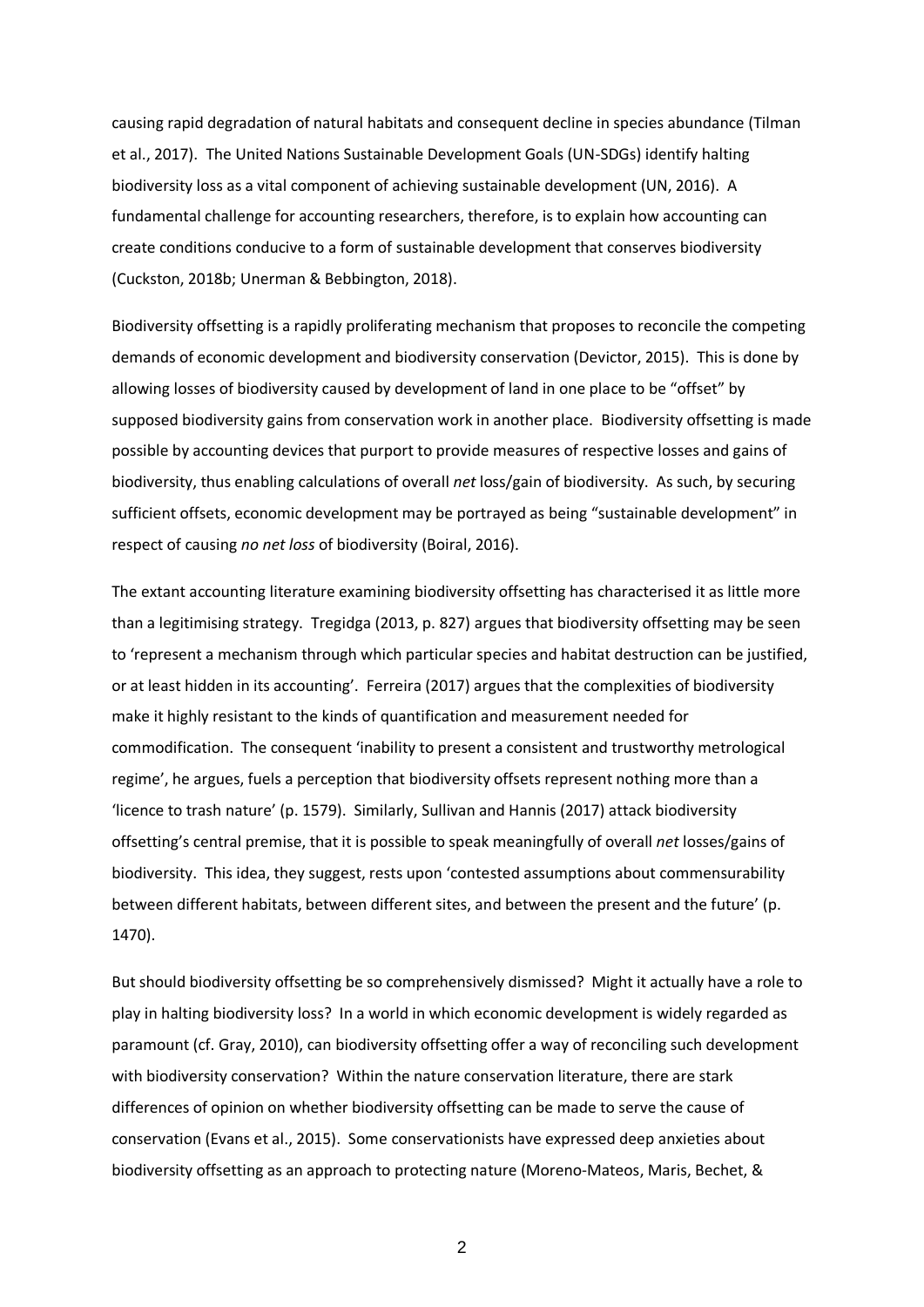Curran, 2015; Spash, 2015). However, proponents of biodiversity offsetting have focussed their attention upon seeking to 'strengthen the potential for offsets to provide an *ecologically defensible*  mechanism that can help reconcile conservation and development' (Gardner et al., 2013, p. 1254, emphasis added).

The purpose of this paper is to explain how proponents of biodiversity offsetting are seeking to produce an ecologically defensible mechanism for reconciling economic development and biodiversity conservation. In order to do so, this paper will examine one such effort to create a mechanism for biodiversity offsetting that might be seen to be ecologically defensible. In doing so, this paper seeks to answer the call by Russell, Milne, and Dey (2017, p. 1443) for 'contemporary case studies of calculative practices that mediate human-nature relations'. Callon's (1998) metaphor of framing and overflowing, which explains how calculability is a collective achievement of sociotechnical arrangements, will be used to analyse a case study of biodiversity offsetting, deployed in the state of New South Wales, Australia. The analytical aim will be to explain how new accounting devices have been incorporated into the biodiversity offsetting mechanism so as to reconfigure the calculability created between development and conservation, in ways that are designed to address<sup>1</sup> the expressed anxieties of conservationists. The paper contributes to extant accounting for biodiversity literature by revealing a way of conceptualising sustainable development that is based on an *ecocentric* approach to accounting for, and valuing, biodiversity.

The remainder of this paper will be structured as follows: the next section will describe Callon's (1998) notions of framing and overflowing and explain how these will be used in this paper to conceptualise calculations of net loss/gain of biodiversity; section 3 will outline the data collection and analysis that has informed this paper's case study; section 4 will report on the analysis of the case; section 5 will discuss the implications of this analysis for understanding the role that accounting can play in enabling sustainable development; section 6 will conclude the paper.

## **2. Calculation and biodiversity offsetting**

-

Accounting for biodiversity research seeks to explain the role that accounting plays in nature conservation efforts (Cuckston, 2017, 2018b; Feger & Mermet, 2017). Dominant policy discourse conceptualises accounting for biodiversity as a way of bringing the economic impacts of biodiversity

<sup>1</sup> Throughout this paper, the term *address* will be used in the sense of to 'think about and begin to deal with (an issue or problem)' (OED, 2018). Thus, to *address* conservationists' anxieties does not mean these are definitively resolved, but rather that efforts have been made to respond to them and work towards resolving them.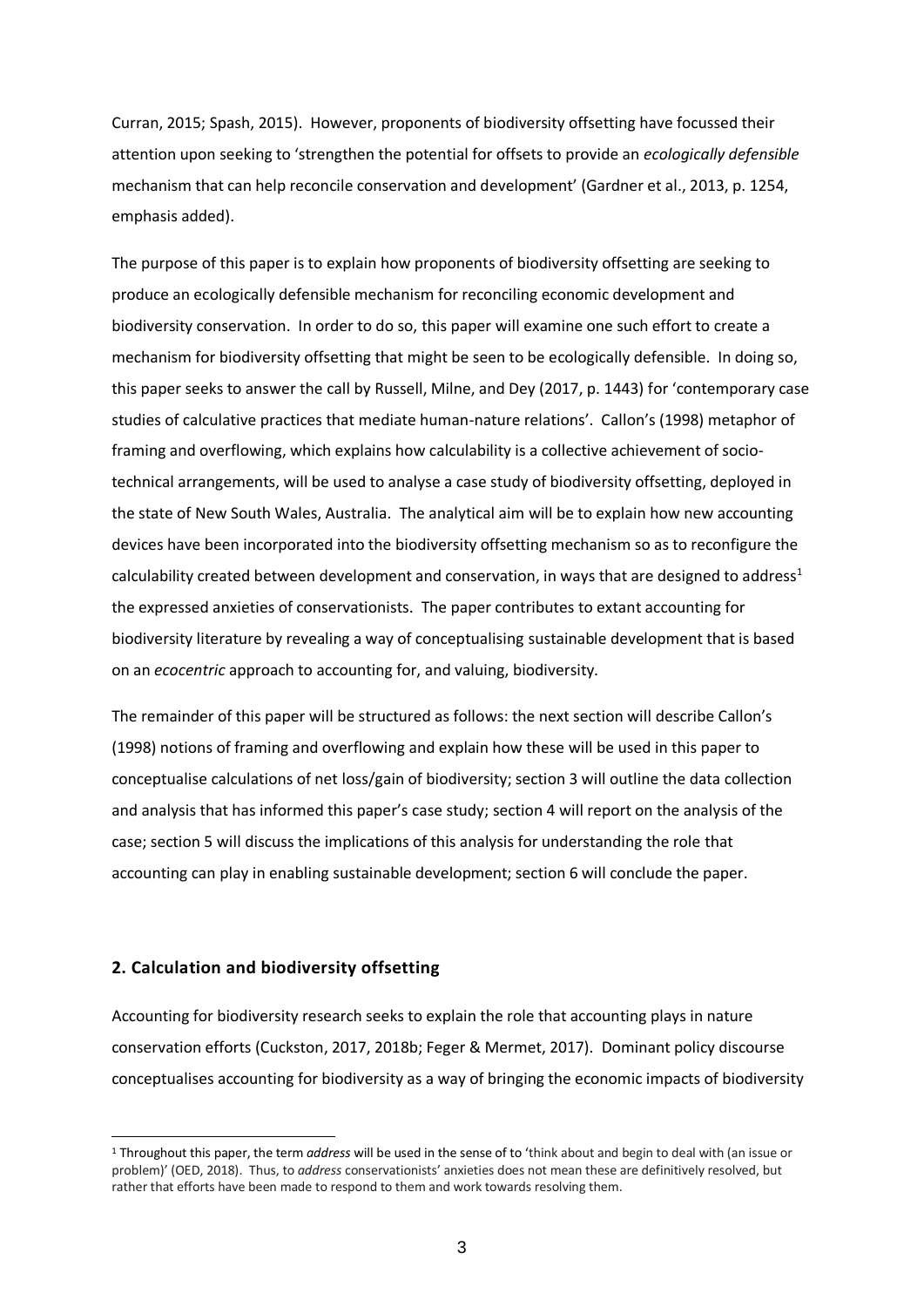loss into organisational decision-making (ACCA, Flora and Fauna International, & KPMG, 2012; Natural Capital Coalition, 2016; TEEB, 2010). This inherently *anthropocentric* approach to accounting for biodiversity has informed much of the extant literature in this field, particularly work examining corporate reporting on biodiversity (see e.g. Rimmel & Jonall, 2013; van Liempd & Busch, 2013).

In the sense of accounting as a calculative technology, biodiversity can only be "accounted for" if species can be "valued" in financial terms (Jones & Solomon, 2013, p. 678).

However, this approach has met fierce resistance from scholars concerned that it encourages a mindset whereby nature is understood to have value only in terms of the economic benefits it provides to humans (Barter, 2015; Samkin, Schneider, & Tappin, 2014). This leads inexorably to a logic whereby the destruction of nature can be justified by showing that the economic benefits of development are larger than the calculated economic benefits of the biodiversity that is being lost (Cuckston, 2013; Hrasky & Jones, 2016). It is this fundamental critique that informs extant accounting literature on biodiversity offsetting.

Biodiversity offsetting proposes to reconcile the competing demands of economic development and biodiversity conservation (Vaissiere, Levrel, & Pioch, 2017). To do so, biodiversity offsetting mechanisms set out means of quantifying and measuring the impacts of both development and conservation upon biodiversity, such that these can be directly compared. This quantification and measurement of respective biodiversity losses and gains, so as to render acts of development and conservation commensurable, creates a relation between these acts that did not previously exist (cf. Espeland & Lom, 2015; Espeland & Sauder, 2007). A key question for proponents of biodiversity offsetting mechanisms, therefore, concerns how this newly produced relation should be configured: how should losses and gains in biodiversity be made commensurable such that calculation of a *net* loss/gain becomes possible?

### *2.1 Framing net loss/gain of biodiversity*

In his seminal work *The Laws of the Markets*, Michel Callon (1998) describes how creating the conditions of possibility for calculation requires work to construct a socio-technical arrangement capable of materially manipulating and combining objects so as to achieve a meaningful outcome. Any particular form of calculation is a distributed achievement of a networked assemblage of human beings and material devices, arranged in a way that collectively constitutes a space of calculability. To help conceptualise this idea, Callon makes use of Goffman's (1974) metaphor of framing,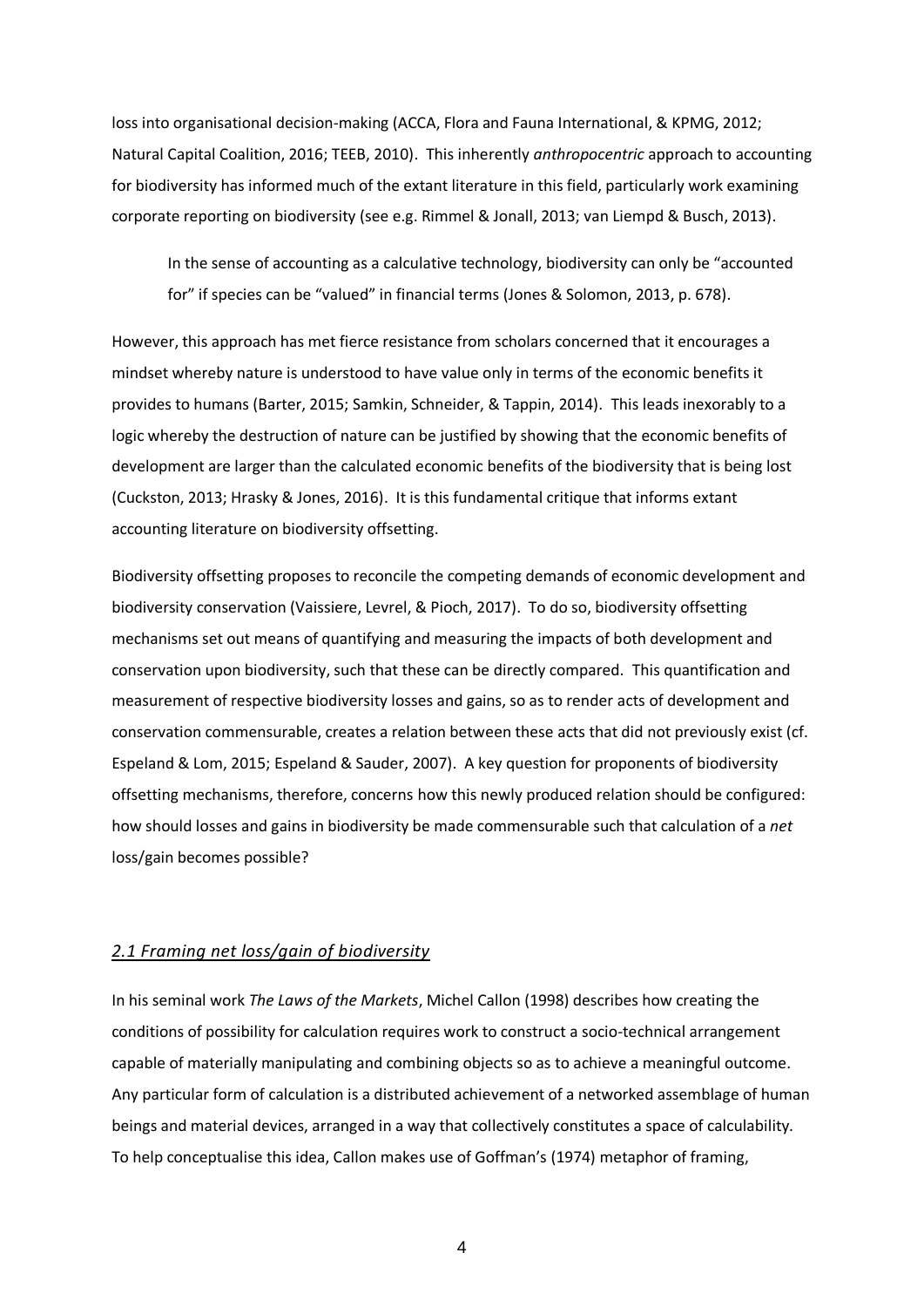whereby a socio-technical arrangement of humans and devices may be understood to frame a space of calculability. Calculation is understood to take place within this framed space, with the objects of calculation separated from the complexities of the outside world such that, within the frame, the relation between these objects comes to be seen as comprehensible and calculable:

In short, a clear and precise boundary must be drawn between the relations which the agents will take into account and which will serve in their calculations, on the one hand, and the multitude of relations which will be ignored by the calculation as such, on the other (Callon, 1999, pp. 186-187).

Thus, for biodiversity offsetting mechanisms to be able to perform calculations of net loss/gain of biodiversity, work must be done to build socio-technical arrangements that frame development and conservation in ways that create a calculable relation between them. To understand the calculability achieved by biodiversity offsetting, it will be necessary to study the work of framing that makes the performance of such calculations possible. Further developing the conceptualisation of framing a space of calculability, Callon and Law (2005, p. 719) describe the performance of a calculation within a framed space as a three-stage material process:

First, the relevant entities are sorted out, detached, and displayed within a single space. Note that the space may come in a wide variety of forms or shapes: a sheet of paper, a spreadsheet, a supermarket shelf, or a court of law – all of these and many more are possibilities. Second, those entities are manipulated and transformed. Relations are created between them, again in a range of forms and shapes: movements up and down lines; from one place to another; scrolling; pushing a trolley; summing up the evidence. And, third, a result is extracted. A new entity is produced. A ranking, a sum, a decision. A judgement. A calculation.

This characterisation of calculation highlights three problems, corresponding to these three stages, which must be answered by anyone seeking to frame a space of calculability. Firstly, what are the entities that are to be brought into account within the framed space of calculability? For proponents of biodiversity offsetting, this means specifying how both development and conservation are to be defined. Secondly, how are these entities to be manipulated and transformed within the framed space of calculability to render them commensurable? For proponents of biodiversity offsetting, this means specifying how biodiversity losses and gains are to be quantified and measured. Thirdly, how will these entities be combined to produce a result? For proponents of biodiversity offsetting, this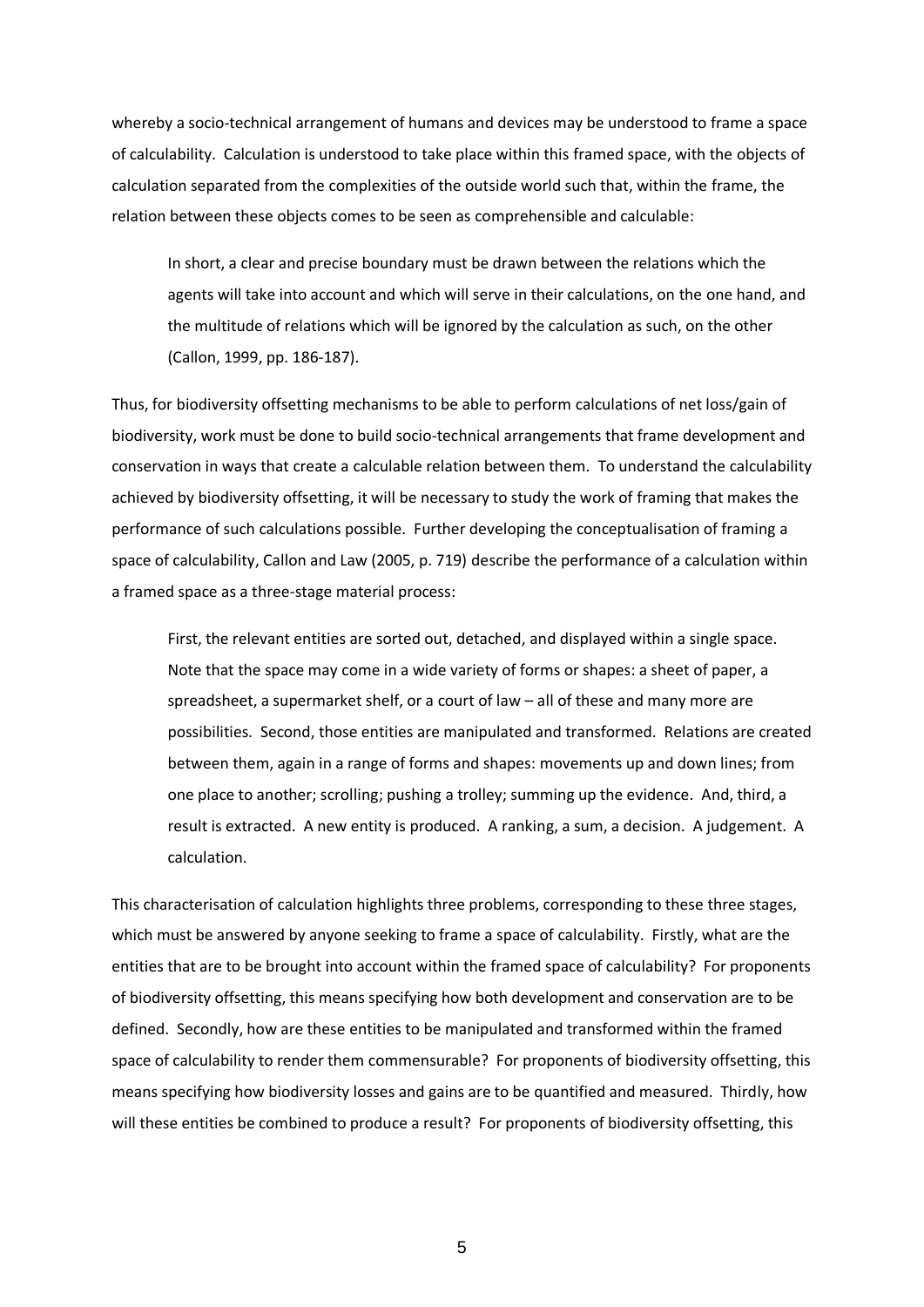means specifying how a net loss/gain of biodiversity is to be extracted. These problems of framing a space of calculability are summarised in table 1.

|   | <b>Stage of calculation (Callon and</b><br>Law, 2005) | Problem regarding framing space<br>of calculability     | Problem regarding framing space<br>of calculability for biodiversity<br>offsetting                                    |
|---|-------------------------------------------------------|---------------------------------------------------------|-----------------------------------------------------------------------------------------------------------------------|
|   | Entities are brought into a single<br>space           | What are the entities brought into<br>account?          | How are development and<br>conservation defined?                                                                      |
| 2 | Entities are manipulated and<br>transformed           | How are these entities to be made<br>commensurable?     | How are the biodiversity losses and<br>gains from acts of development<br>and conservation quantified and<br>measured? |
| 3 | A result is extracted: a judgement,<br>a calculation  | How are these entities combined<br>to produce a result? | How are biodiversity losses and<br>gains "offset" to produce a net<br>loss/gain of biodiversity?                      |

Table 1: Summary of Callon and Law's (2005) three stages of calculation, corresponding to three problems of framing a space of calculability, and how each of these three problems applies to biodiversity offsetting.

Within the extant accounting literature, two mechanisms of biodiversity offsetting have been studied in detail: one in New Zealand and one in England. Tregidga's (2013) study of a biodiversity offsetting mechanism used by a New Zealand state-owned mining company finds that the actual process of calculation, that supposedly underpins the company's claims of causing no net loss of biodiversity, are almost entirely opaque. The company claims to base these calculations on some kind of points system for biodiversity values, but they do not disclose (even when interviewed by Tregidga) how these points are measured for any particular loss or gain of biodiversity. It is therefore practically impossible to understand how calculability has been achieved in this particular biodiversity offsetting mechanism. Conversely, the English biodiversity offsetting mechanism, studied by Sullivan and Hannis (2017) and Ferreira (2017), provides much more detailed information about how net losses/gains of biodiversity are calculated. It is therefore possible to get a sense of how this mechanism has been designed to answer each of the three problems of framing a space of calculability.

In respect of the first problem, the English biodiversity offsetting mechanism defines development and conservation in terms of their impacts on natural habitat. Development is defined in terms of the clearance of habitat, such that all the flora and fauna on a development site are understood to be destroyed. Conservation is defined in terms of the enhancement of habitat as a result of being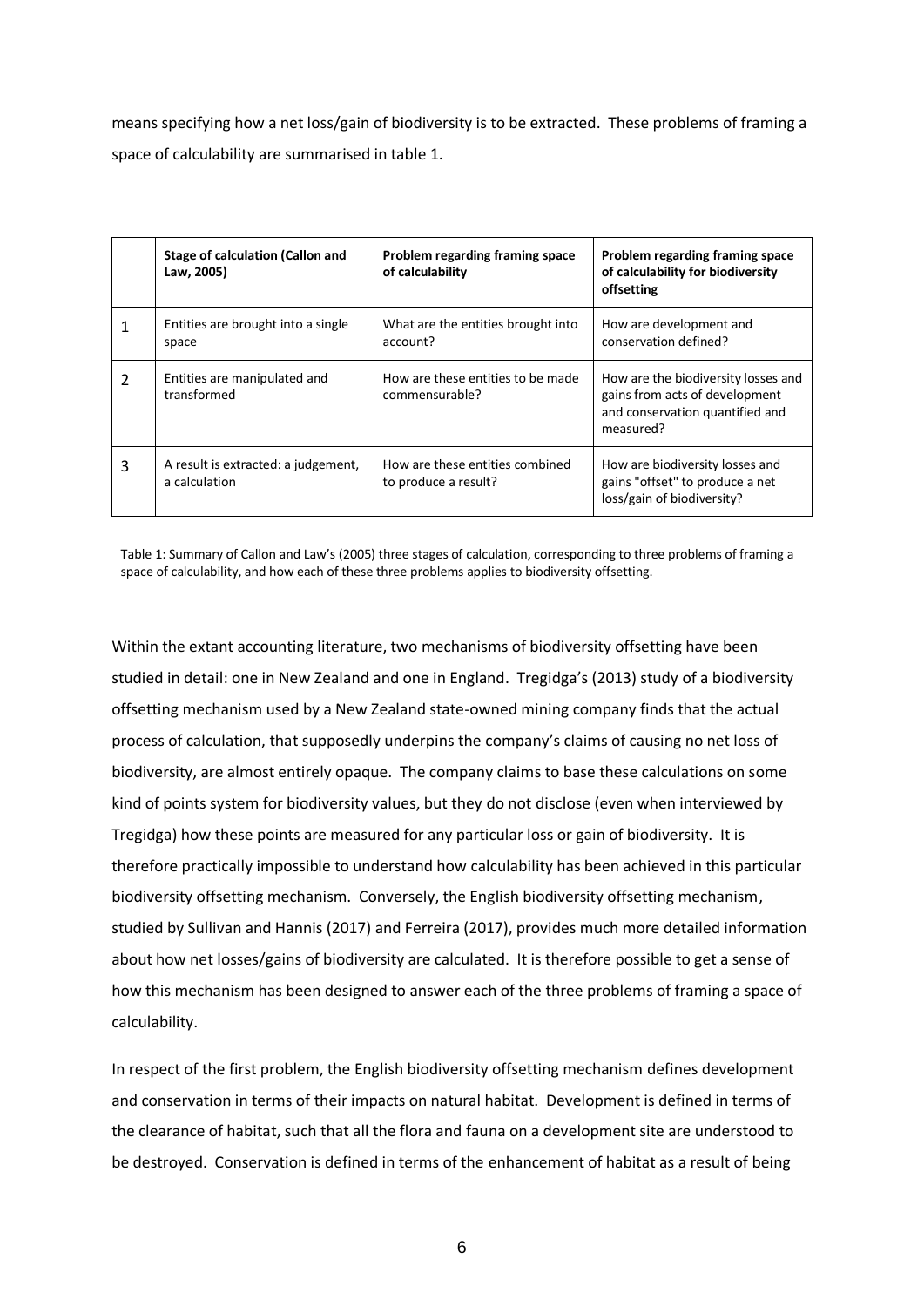managed for conservation to improve its ecological condition. In respect of the second problem, losses and gains in biodiversity are quantified and measured in terms of habitat distinctiveness, habitat condition, and area. For each site, scores are attributed to habitat distinctiveness (six points for high distinctiveness, four points for medium, two for low), and to habitat condition (three points for good condition, two for moderate, one for poor). These scores are multiplied together and then multiplied by area (in hectares) to give an overall score for the biodiversity value of the site. Development of a site is understood to result in the loss of this biodiversity value. Conservation of a site is understood to lead to improvement in the condition score of the site (e.g. from poor to moderate, or from moderate to good), thus improving the overall score for biodiversity value of the site. In respect of the third problem, gains in scores of biodiversity value from conservation of any site may be straightforwardly deducted from losses in scores of biodiversity from development of any site. As such, calculations of net loss/gain of biodiversity may set gains from conservation of one habitat type against losses of a different habitat type.

By examining how biodiversity offsetting mechanisms have been configured to answer the three problems of framing a space of calculability, it becomes possible to explain how any particular mechanism proposes to reconcile development and conservation. However, Callon (1998) explains that no framing is ever perfect or complete. The space within the frame can never be entirely isolated from the world beyond. There will always be relations between things inside the frame (and thus taken into account in calculations) and things outside the frame (and thus excluded from calculations). These relations may be said to *overflow* the frame. Indeed, any framing – and thus any calculation – may be challenged on the basis of identifying overflowing relations. When overflows are identified, further work of (re)framing may be required to capture these and bring them within the frame. To capture an overflow, and bring it into account in calculations, new devices may be brought into the socio-technical arrangement to reconfigure the space of calculability. But any reframing will inevitably create conditions for further overflowing relations to arise: no framing is ever perfect or complete. Thus, framing and overflowing is a perpetual dynamic and the work of framing spaces of calculability is never finished.

## *2.2 Overflows in net loss/gain of biodiversity*

Callon's (1998) framing and overflowing metaphor has had considerable influence on the accounting literature, particularly in theorising the role of accounting and calculative devices in creating conditions conducive to particular ways of thinking and acting. An early example is Lohmann's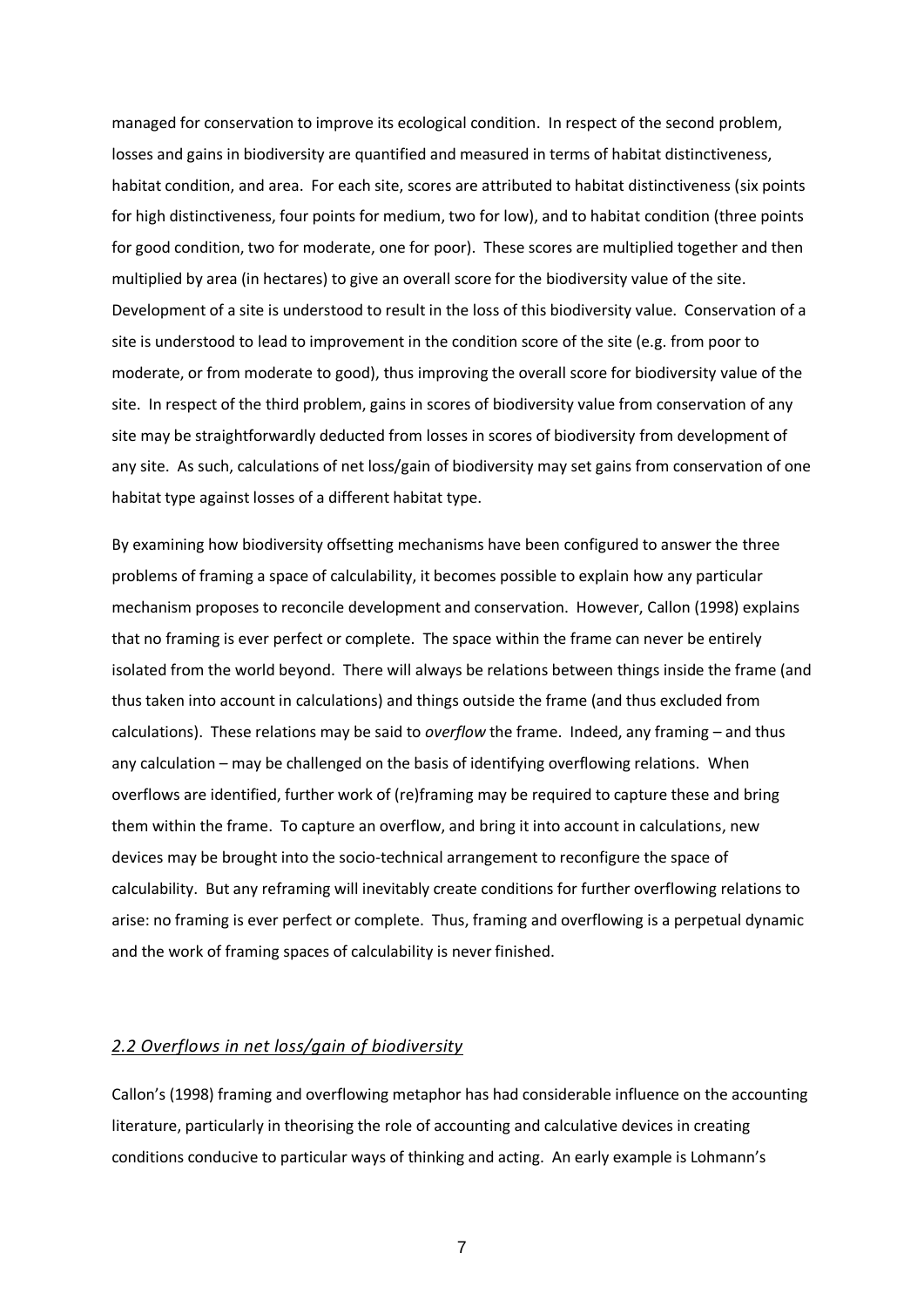(2009) study of how calculative devices frame spaces of calculability within carbon emissions trading markets. By examining how these spaces are configured, Lohmann identifies numerous overflows that, he argues, potentially undermine the integrity of carbon trading as a mechanism for addressing climate change. Using framing and overflowing as a way to understand how spaces of calculability are produced within organisations, Skaerbaek and Tryggestad (2010) study how calculative devices create conditions that enable particular forms of strategic thought and action. They offer a conceptualisation of 'strategy as an emerging calculative collective and temporary achievement' (p. 122). Building on this conceptualisation, Jollands and Quinn (2017) show how framing is used in the pursuit of government reforms and how overflows to this framing form the basis of resistance to such reforms. Similarly, Georg and Justesen (2017) show how calculative devices frame spaces of calculability that enable organisations to make claims about their environmental performance. They find that these claims can be undermined by overflows to this framing, which render organisations vulnerable to challenges from environmentalists. Applying the framing and overflowing metaphor to the study of accounting's role in enabling biodiversity conservation, Cuckston (2018c) shows how a calculative device – the Red List of threatened species – frames a space in which species extinction risk becomes calculable. Cuckston also shows how overflows to this framing create opportunities for further framing efforts by conservationists to make various conservation strategies thinkable and possible.

In this paper, Callon's (1998) framing and overflowing metaphor will be used to make sense of anxieties expressed by many conservationists, within the conservation literature, in respect of biodiversity offsetting and calculations of net loss/gain of biodiversity. Such anxieties can be understood in terms of the identification of relations that overflow the framing of biodiversity offsetting's space of calculability. These identified overflows may be seen to be challenges to the ecological defensibility of the calculability achieved by biodiversity offsetting mechanisms. Indeed, the nature conservation literature can be seen to identify overflows that challenge the ways that biodiversity offsetting mechanisms (certainly in England, but also in many other mechanisms globally (see Coralie, Guillaume, & Claude, 2015; Mann & Simons, 2015)) have answered each of the three problems (explained above) of framing a space of calculability.

In respect of the first problem, concerning defining acts of development and conservation, conservationists have expressed anxieties regarding what it means to produce biodiversity gains from conservation. Whilst it is generally agreed that a biodiversity loss is quite straightforwardly comprehensible as the destruction or degradation of natural habitat, there is considerable debate over what might constitute a biodiversity gain (Evans et al., 2015). Some offsetting mechanisms, for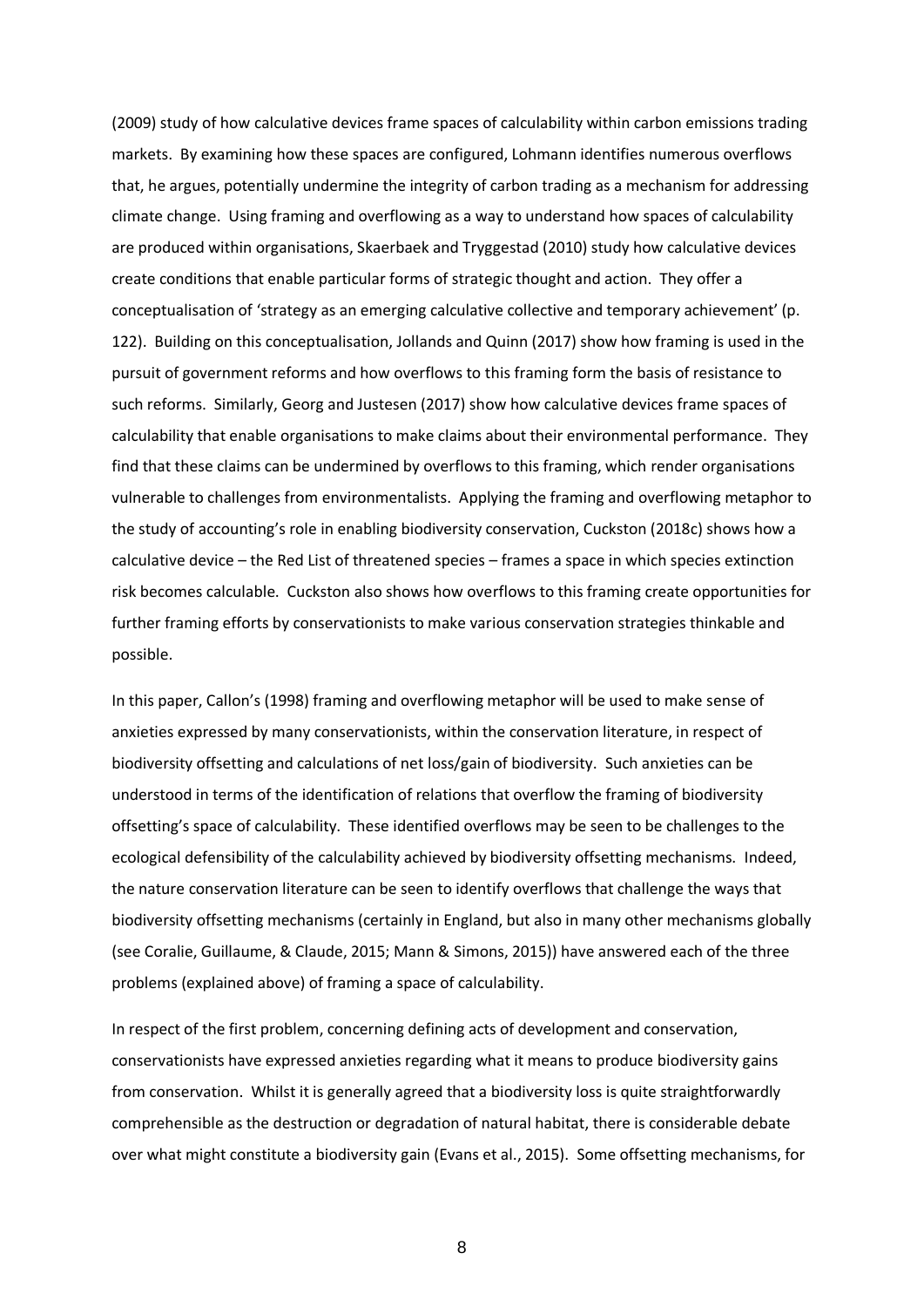example, are seen to rely on unrealistic assumptions regarding baseline levels of decline in order to justify supposed biodiversity gains (Bull, Gordon, Law, Suttle, & Milner-Gulland, 2014; Maron, Bull, Evans, & Gordon, 2015; Maron, Rhodes, & Gibbons, 2013). Some offsetting mechanisms also recognise biodiversity gains where the additionality is questionable, such as when they are claimed on the basis of providing funds for areas that are already designated as protected (de Freitas et al., 2017; Maron, Gordon, Mackey, Possingham, & Watson, 2016; Pilgrim & Bennun, 2014). More broadly, there is considerable concern that human capabilities to restore degraded habitats – and thus achieve the claimed biodiversity gains – can be highly questionable (Le Roux, Ikin, Lindenmayer, Manning, & Gibbons, 2015; Morris, Alonso, Jefferson, & Kirby, 2006; Sonter, Barrett, & Soares-Filho, 2014).

Some habitats and their ecosystem functions can be restored, created or recreated with a high degree of success, whilst others are extremely difficult or impossible to replicate (Briggs, Hill, & Gillespie, 2009, p. 115).

Thus conservationists may be seen, within the conservation literature, to have identified an overflowing relation between the supposed biodiversity gains recognised by biodiversity offsetting mechanisms (inside the frame) and the means of actually producing such gains from conservation (seen to be outside the frame). This failure to bring the actual action of conservation into account undermines the ecological defensibility of the calculability achieved by biodiversity offsetting mechanisms.

In respect of the second problem, concerning the quantification and measurement of biodiversity losses and gains, conservationists have expressed anxieties regarding the highly simplistic ways that biodiversity offsetting has sought to represent the biodiversity value of natural habitats. Some of the metrics that biodiversity offsetting mechanisms have used as proxies for biodiversity value have been seen to be highly questionable (Carver & Sullivan, 2017). Indeed, conservationists have found that in some areas used as offsets, where biodiversity gains have been claimed on the basis of particular (often simplistic) metrics, subsequent ecological surveys find that these claims do not represent the observed on-site ecological reality (Hanford, Crowther, & Hochuli, 2016; Lindenmayer et al., 2017; May, Hobbs, & Valentine, 2017; Regnery, Couvet, & Kerbiriou, 2013a). The quantification and measurement of a biodiversity loss or gain, from development or conservation respectively, therefore risks being seen to be little more than the 'designation of an arbitrary score' (Yu et al., 2017, p. 35). If losses and gains of biodiversity are not sufficiently connected to ecological reality then some conservationists see a 'risk of biodiversity offset policies serving a largely symbolic purpose by neutralizing environmental concerns regarding development effects while providing little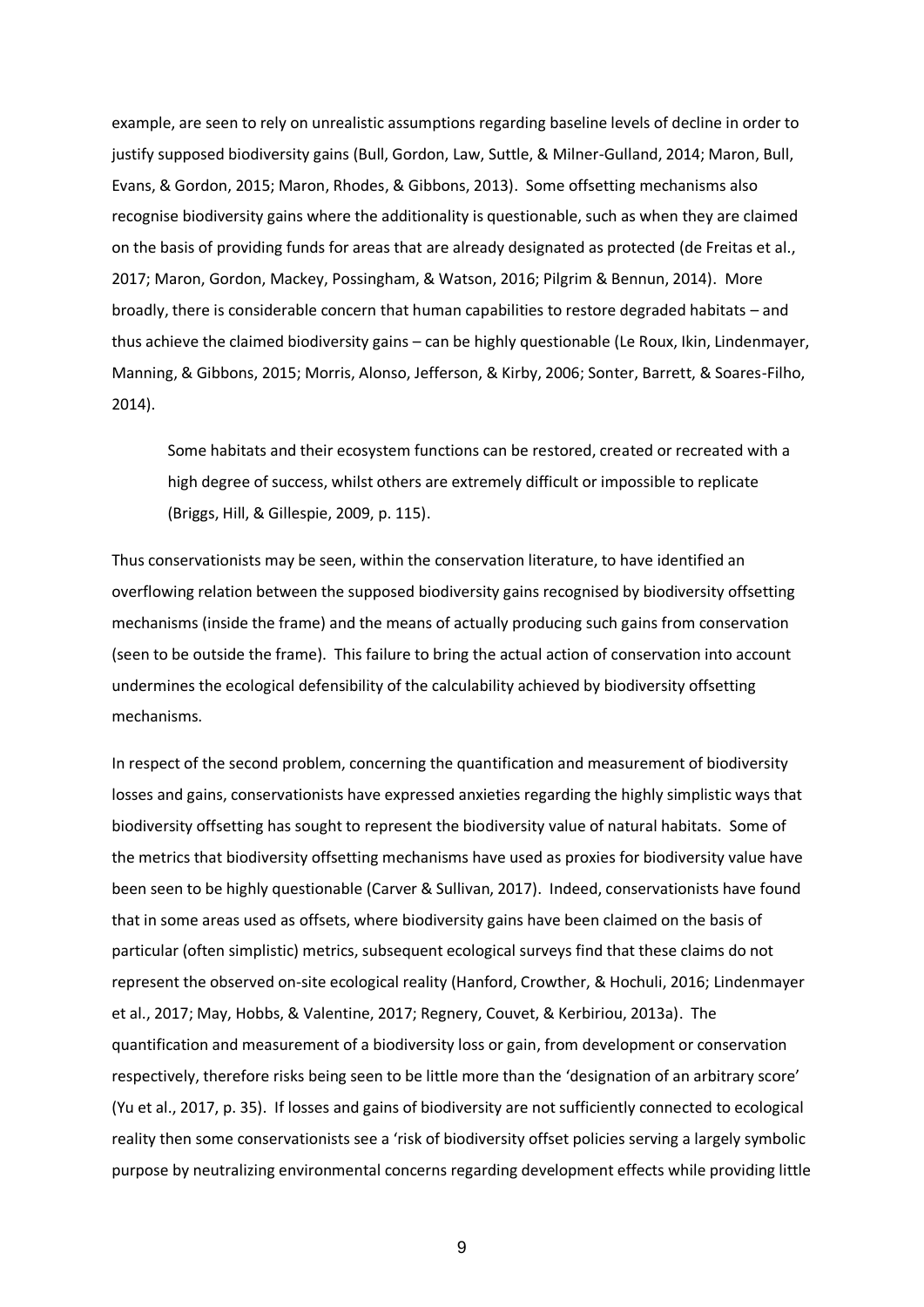real protection for biodiversity' (Gardner et al., 2013, p. 1255). Thus conservationists may be seen, within the conservation literature, to have identified an overflowing relation between quantified and measured biodiversity losses and gains (inside the frame) and the on-site ecological effects of development and conservation (seen to be largely outside the frame). This failure to bring these ecological effects properly into account undermines the ecological defensibility of the calculability achieved by biodiversity offsetting mechanisms.

In respect of the third problem, concerning extracting a net loss/gain of biodiversity, conservationists have expressed anxieties regarding the commodification of nature that this implies, treating different habitats as exchangeable, ignoring their importance as unique natural places. There is fundamental concern that biodiversity offsetting mechanisms seek to turn nature into tradable commodities, when actually some natural places are irreplaceable and their loss cannot be meaningfully offset (Pawliczek & Sullivan, 2011; Walker, Brower, Stephens, & Lee, 2009).

[Biodiversity offsetting] hides an assumption: that it is possible to assess, compare and equate what is destroyed and what is repaired (Devictor, 2015, p. 483).

There is fear amongst some conservationists that biodiversity offsetting is driven, not by a desire to ensure protection of nature, but rather by 'an economic approach to ecosystem degradation and biodiversity loss that emphasises the principle cause as a missing market value' (Spash, 2015, p. 541). This underlying economic logic is seen to lead proponents of offsetting to reduce natural places to qualities that they have in common, whilst suppressing those qualities that make natural places unique, thereby 'ontologically transform[ing] habitats into commodities' (Dauguet, 2015, p. 533). This is seen to be particularly problematic where offsets are used in cases where losses relate to endangered species, increasing their risk of extinction (Pilgrim et al., 2013a; Pilgrim et al., 2013b; Regnery et al., 2013b). Thus, by challenging the acceptability of setting a biodiversity loss from destruction of nature in one place against a gain derived from elsewhere, conservationists may be seen, within the conservation literature, to have identified an overflowing relation between the notion of a net loss/gain of biodiversity (within the frame) and the unique qualities of natural places (seen to be outside the frame). This failure to bring the uniqueness of particular species and habitattypes into account undermines the ecological defensibility of the calculability achieved by biodiversity offsetting mechanisms.

These identified overflows are summarised in table 2.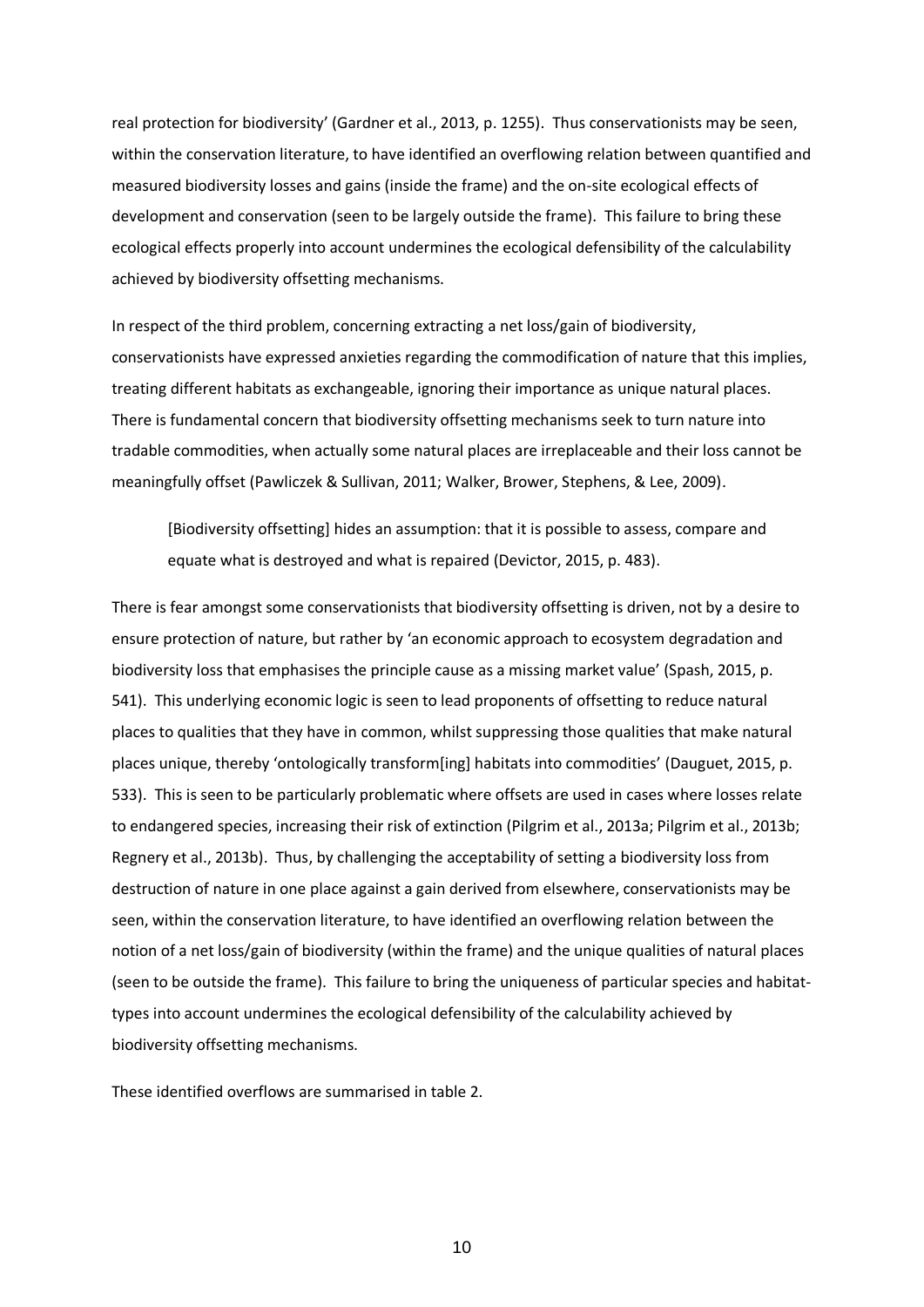|   | Problem regarding framing space of calculability<br>for biodiversity offsetting                                    | Overflow identified in conservation literature<br>concerning biodiversity offsetting                              |
|---|--------------------------------------------------------------------------------------------------------------------|-------------------------------------------------------------------------------------------------------------------|
|   | How are development and conservation defined?                                                                      | Calculability achieved does not take account of the<br>means of producing biodiversity gains from<br>conservation |
|   | How are the biodiversity losses and gains from acts<br>of development and conservation quantified and<br>measured? | Calculability achieved does not take account of the<br>ecological effects of development and conservation         |
| 3 | How will biodiversity losses and gains be offset to<br>produce a net loss/gain of biodiversity?                    | Calculability achieved does not take account of the<br>uniqueness of particular species and habitat-types         |

Table 2: Summary of overflows identified in the conservation literature concerning biodiversity offsetting, corresponding to each of the three problems of framing a space of calculability for biodiversity offsetting.

So conservationists have identified numerous overflows that undermine the ecological defensibility of the calculability achieved by biodiversity offsetting mechanisms. But should anxieties regarding these overflows lead to the wholesale dismissal of biodiversity offsetting as little more than a legitimising strategy (cf. Ferreira, 2017; Sullivan & Hannis, 2017; Tregidga, 2013)? Or can the space of calculability framed by biodiversity offsetting mechanisms be reconfigured to capture these overflows, resulting in a more 'ecologically defensible' (Gardner et al., 2013, p. 1254) form of calculability? The remainder of this paper will examine a case study of one such attempt to (re)frame a space of calculability for net loss/gain of biodiversity. The next section will briefly set out the process of data collection and analysis that has informed this case study. Section 4 will then explain how new accounting devices have been brought into the socio-technical arrangement comprising the case study biodiversity offsetting mechanism to reconfigure the framed space of calculability in ways that capture the overflows that have been identified in the conservation literature.

#### **3. Data and analysis**

In order to study how proponents of biodiversity offsetting have sought to reconfigure calculability for net loss/gain of biodiversity, to address anxieties expressed by conservationists, this paper will examine a case study of a biodiversity offsetting mechanism that might be seen to be ecologically defensible. This case study is a biodiversity offsetting mechanism deployed in the state of New South Wales (NSW), Australia. The NSW state government describes the mechanism as an attempt to substantially 'improve on the existing approach to biodiversity offsets' (NSW, 2009, p. 3), by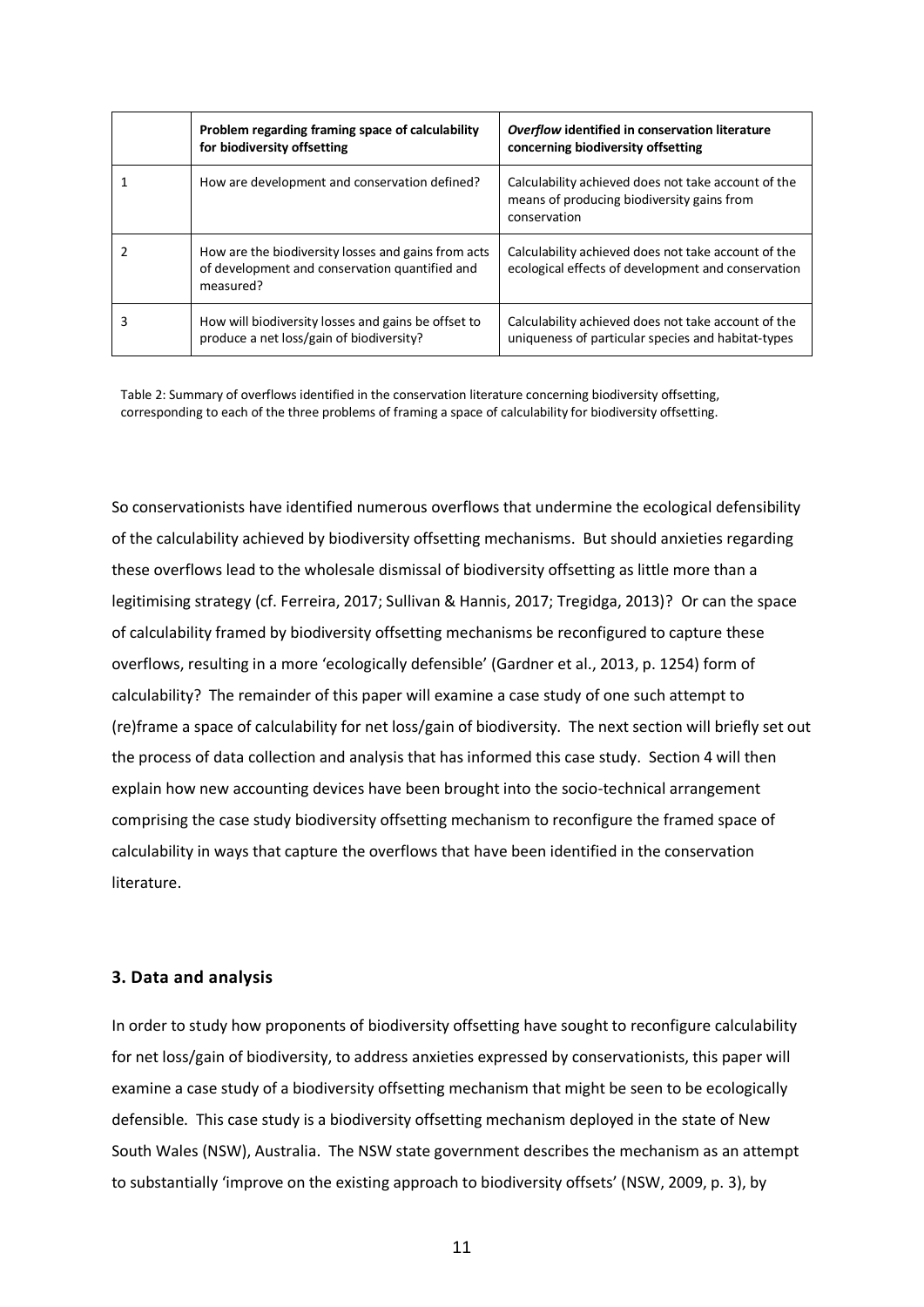ensuring that calculations of net loss/gain of biodiversity are 'scientifically robust' (NSW, 2009, p. 3) and 'based on ecological principles' (NSW, 2007a, p. 15).

To inform the analysis of this case, documentary data has been collected from the online archives of the NSW state government. The aim was to collect documents to inform explanations of the calculations involved in the NSW biodiversity offsetting mechanism. These are shown in table 3.

| <b>Title</b>                                                                          | Year | No. of pages |
|---------------------------------------------------------------------------------------|------|--------------|
| Biobanking: scheme overview                                                           | 2007 |              |
| Pilot report of the May 2007 draft Biobanking assessment methodology                  | 2007 | 34           |
| Peer review of the May 2007 draft of the Biobanking Assessment<br>Methodology         | 2007 |              |
| Biobanking compliance assurance strategy                                              | 2008 | 12           |
| The science behind Biobanking                                                         | 2009 | 15           |
| Biodiversity assessment method                                                        | 2017 | 132          |
| Guidance to assist a decision-maker to determine a serious and<br>irreversible impact | 2017 | 44           |
| Ancillary rules: biodiversity conservation actions                                    | 2017 | 8            |

Table 3: List of documents collected and analysed in this research to inform an explanation of the NSW mechanism's framing of a space of calculability.

These documents have been analysed using Callon's (1998) framing and overflowing metaphor as a guiding heuristic. The analysis sought to identify how accounting devices have been brought into the socio-technical arrangement of the biodiversity offsetting mechanism to (re)frame its space of calculability and capture the overflows that have formed the basis of anxieties expressed by conservationists (as discussed in section 2.2 above).

The purpose of this research is to explain how proponents of biodiversity offsetting are seeking to produce an ecologically defensible mechanism for reconciling economic development and biodiversity conservation. This research therefore aims to study the innovations in this evolution of biodiversity offsetting that are meant to move it towards ecological defensibility. The focus here is thus on the calculability achieved by the mechanism, and the accounting devices that frame the space in which calculations of net loss/gain of biodiversity are performed. Accordingly, the principal unit of analysis in this case study research is the NSW biodiversity offsetting mechanism. This will enable an analysis of how the biodiversity offsetting mechanism has been reconfigured to address anxieties expressed by conservationists. To further explicate and clarify the findings of this analysis, section 5 will include an illustrative example of how this calculability has been applied on a specific site to generate biodiversity gains.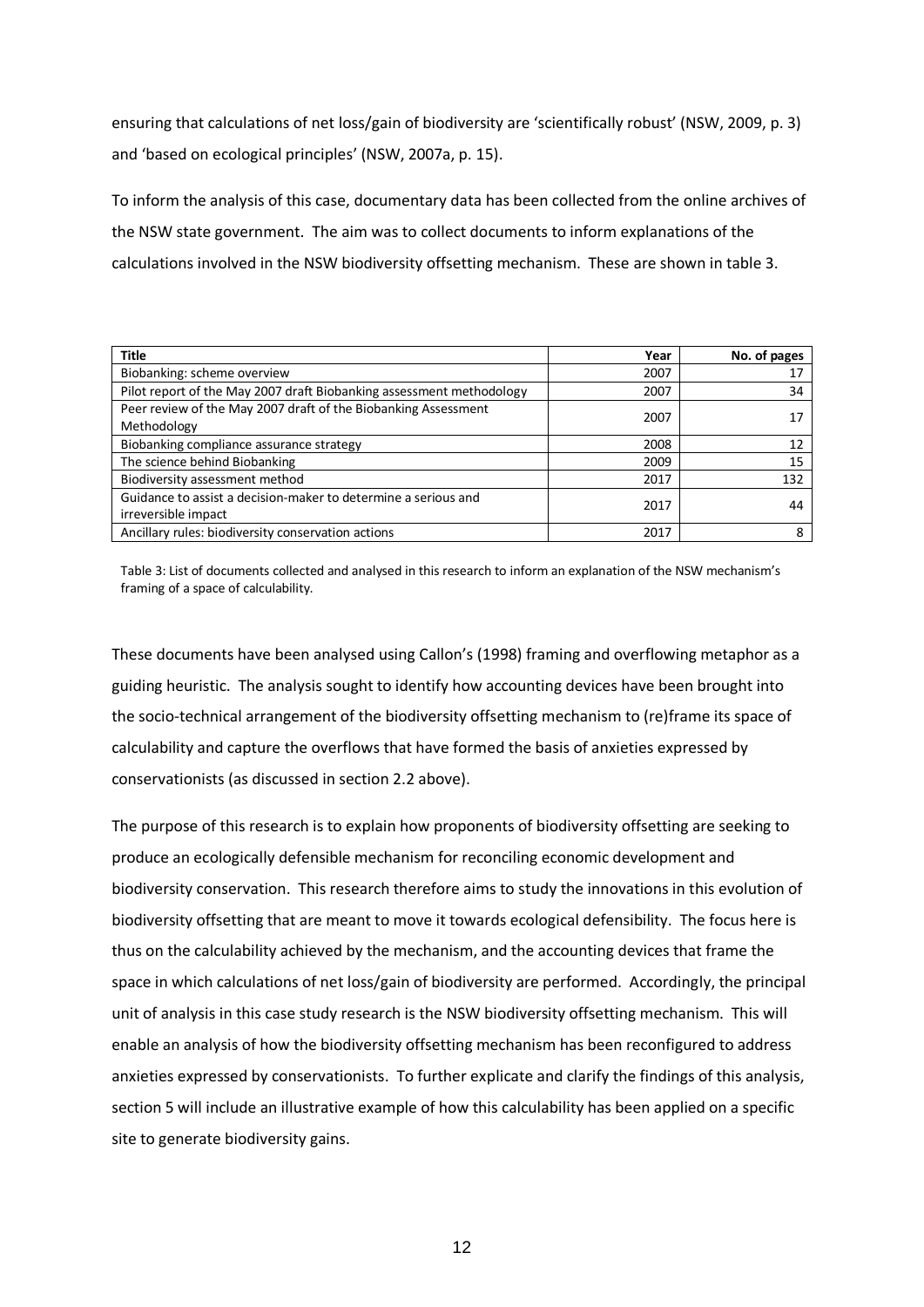The analytical aim has been to synthesise coherent narratives concerning how anxieties relating to each of the three problems of framing a space of calculability (explained in section 2.1 above) have been addressed within this case. The next section will present these synthesised narratives.

### **4. An ecologically defensible calculation**

The NSW *Biodiversity Offsets Scheme* is a mechanism that provides developers with a means of demonstrating that their particular development project (when taking offsets into account) causes no net loss of biodiversity. In NSW, this is a requirement of gaining planning permission. The mechanism was established by the NSW government in the *Biodiversity Conservation Act 2016*. It replaced a very similar biodiversity offsets mechanism within NSW called Biodiversity Banking, which had been operating since 2008. The mechanism is underpinned by a Biodiversity Assessment Method, which defines 'a repeatable and transparent assessment of terrestrial biodiversity values' (NSW, 2017, p. 2). When developers wish to develop an area of land, they must apply the Biodiversity Assessment Method to ascertain the value of the biodiversity that will be lost as a result of the development and, consequently, the number of biodiversity offset credits that the developer will need to purchase to be able to claim that the development causes no net loss of biodiversity. Biodiversity offset credits can be generated by landowners who designate their land as a Biodiversity Stewardship Site. These landowners must apply the same Biodiversity Assessment Method to ascertain the gains in biodiversity that will supposedly result from the management of this site for conservation and, consequently, the number of biodiversity offset credits that can be produced and sold.

Considerable efforts have been made by the NSW government to ensure that the Biodiversity Assessment Method represents a 'scientific approach to assessing biodiversity' (NSW, 2009, p. 1) and is thus seen to be 'ecologically credible' (NSW, 2007b, p. 1). The Biodiversity Banking Methodology, upon which the Biodiversity Assessment Method is based, was peer reviewed by three independent ecologists, described by the NSW government as 'leaders in the field of biodiversity assessment methods' (NSW, 2009, p. 3), to ensure the method was 'based on sound science … [and] as simple as possible without compromising its scientific integrity' (NSW, 2007b, p. ix).

The following three subsections will analyse how three specific devices – a Management Plan device, a Vegetation Integrity Score device, and an Offset Rules device – within the Biodiversity Assessment Methodology have been brought into this mechanism to address conservationists' anxieties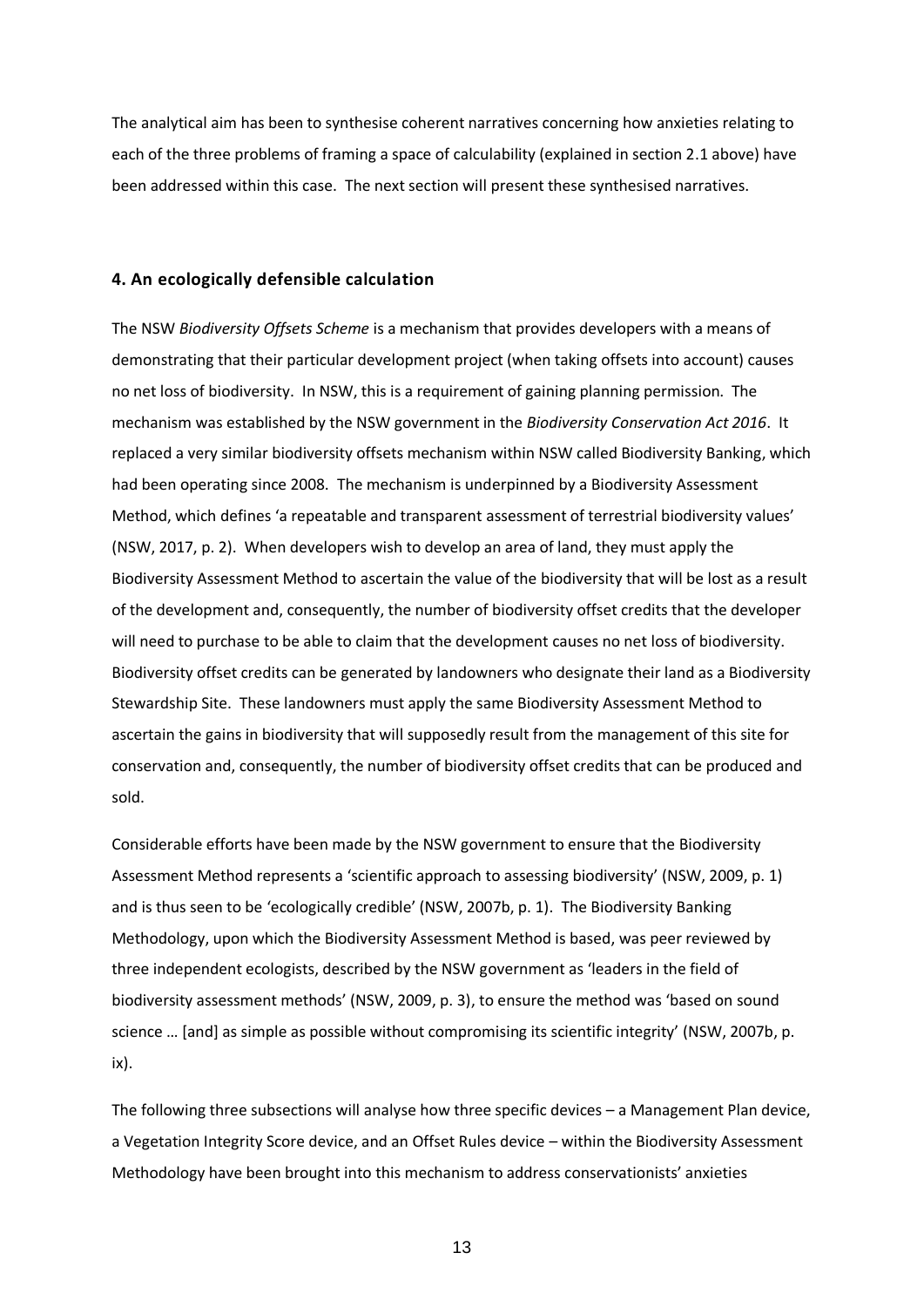concerning each of the three problems of achieving calculability, discussed in section 2.2 above. In doing so, this analysis will explain how the NSW government has sought to (re)frame the relation between development and conservation to achieve an ecologically defensible calculability for net loss/gain of biodiversity.

# *4.1 Defining gains from conservation*

As seen in section 2.1 above, the first problem of framing a space of calculability for biodiversity offsetting is how to define development and conservation. As seen in section 2.2 above, conservationists have expressed anxiety that biodiversity offsetting mechanisms do not adequately take into account the means of producing biodiversity gains from conservation. The act of conservation thus overflows the frame. The NSW biodiversity offsetting mechanism seeks to capture this overflow and bring the act of conservation into account. This is done by bringing a new device into its socio-technical arrangement: the Biodiversity Stewardship Site Management Plan.

In order to establish a Biodiversity Stewardship Site (and so be able to earn biodiversity offset credits), the owner of the land is required to prepare a Management Plan setting out the management actions that will be conducted on the site. A Management Plan specifies two types of management actions: required management actions and active restoration management actions. Required management actions are set out by the NSW Office of Environment and Heritage and are mandatory for all Biodiversity Stewardship Sites. These include fire management, grazing management, pest control, weed management, and management of human disturbance. For each required management action, the Management Plan must describe the specific activities (e.g. particular ecological burning activities, fencing, access restrictions, etc.) that will be conducted at the site. The required management actions represent the minimum expected effort necessary to manage the land for conservation to produce biodiversity gains. Active restoration management actions may be conducted in addition to the required management actions. These include habitat enhancement, native vegetation augmentation, and hydrology management. The Management Plan must describe the specific activities (e.g. nesting boxes, supplementary planting of native vegetation, creation of artificial frog ponds, etc.) that comprise each additional active restoration management action. These active restoration management actions represent extra efforts, over and above the minimum conservation requirements, to produce additional biodiversity gains at the site.

Biodiversity gains from conservation of Biodiversity Stewardship Sites become understood, within this framing, to result from conducting the management actions specified in the Management Plan.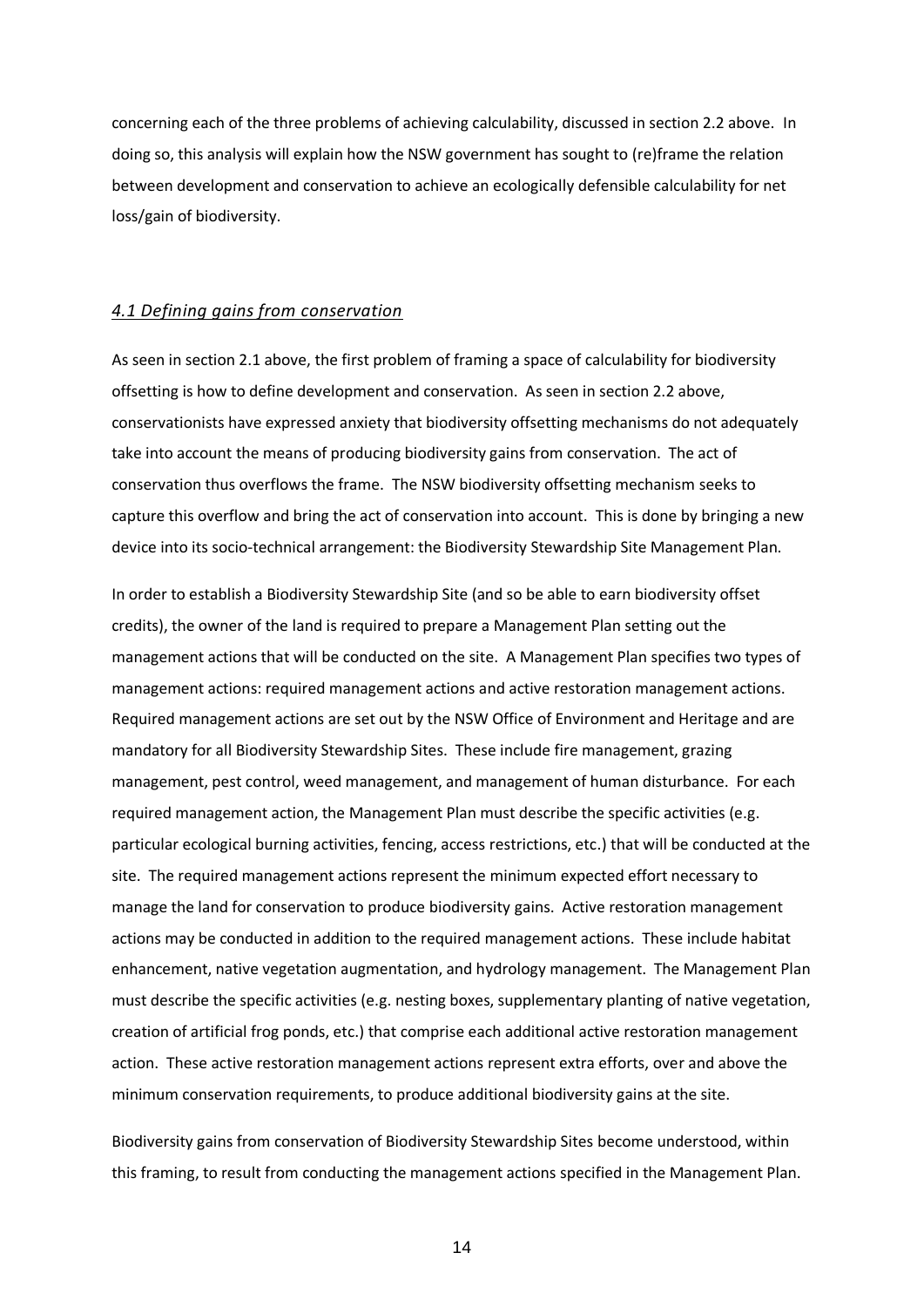These biodiversity gains arise from, firstly, averted loss from the expected decline in the condition of native vegetation if the site was not managed for conservation and, secondly, improvements in the condition of native vegetation from its present state. The idea behind averted loss is that, without management for conservation, the condition of the native vegetation on the site is assumed to decline into the future due to ongoing threats such as invasive weed species and human disturbance. Conversely, management actions are assumed to bring about improvements in native vegetation condition by encouraging the site to recover from historic degradation and move towards a desirable state. The quantification and measurement of these gains in biodiversity is explained in section 4.2 below.

The Management Plan device thus addresses the first problem of framing a space of calculability. In the NSW biodiversity offsetting mechanism, acts of development are defined in a similar way as in other offsetting mechanisms, as straightforward destruction of habitat. However, the introduction of the Management Plan device means that acts of conservation are much more explicitly defined within the NSW mechanism. Management actions are also explicitly linked to gains in biodiversity. So, whilst the mechanism does, like other offsetting mechanisms, assume a baseline decline in ecological condition, the stemming of this decline (as well as improvement to current ecological condition) is understood to arise from conducting these management actions. In this way, bringing the Management Plan device into the mechanism results in a reconfiguration of the framed space of calculability that captures the overflowing act of biodiversity conservation, and brings it into account in calculations of net loss/gain of biodiversity. This (re)framing may be seen to address anxieties expressed by conservationists regarding what actually constitutes a biodiversity gain.

Interestingly, this (re)framing has created conditions amenable to a form of 'compliance assurance' (NSW, 2008, p. 1) for ensuring that landowners comply with their conservation commitments. When land is designated as a Biodiversity Stewardship Site, the landowner enters into an agreement to manage the land for conservation in perpetuity. This means that the landowner commits indefinitely to conducting the management actions specified in the Management Plan. Landowners must report annually to the NSW government on their compliance with the Management Plan. The NSW government can also make inspection visits to monitor compliance with the Management Plan. This assurance regime, which is meant to 'ensure the integrity' (NSW, 2008, p. 1) of the NSW biodiversity offsetting mechanism, thus focusses attention on the act of conservation. This reinforces the conception that biodiversity gains result from managing a site for conservation. There is no requirement to monitor the ecology itself, to assess whether the estimated biodiversity gains are actually realised. By emphasising the means of conservation, rather than the ecological results,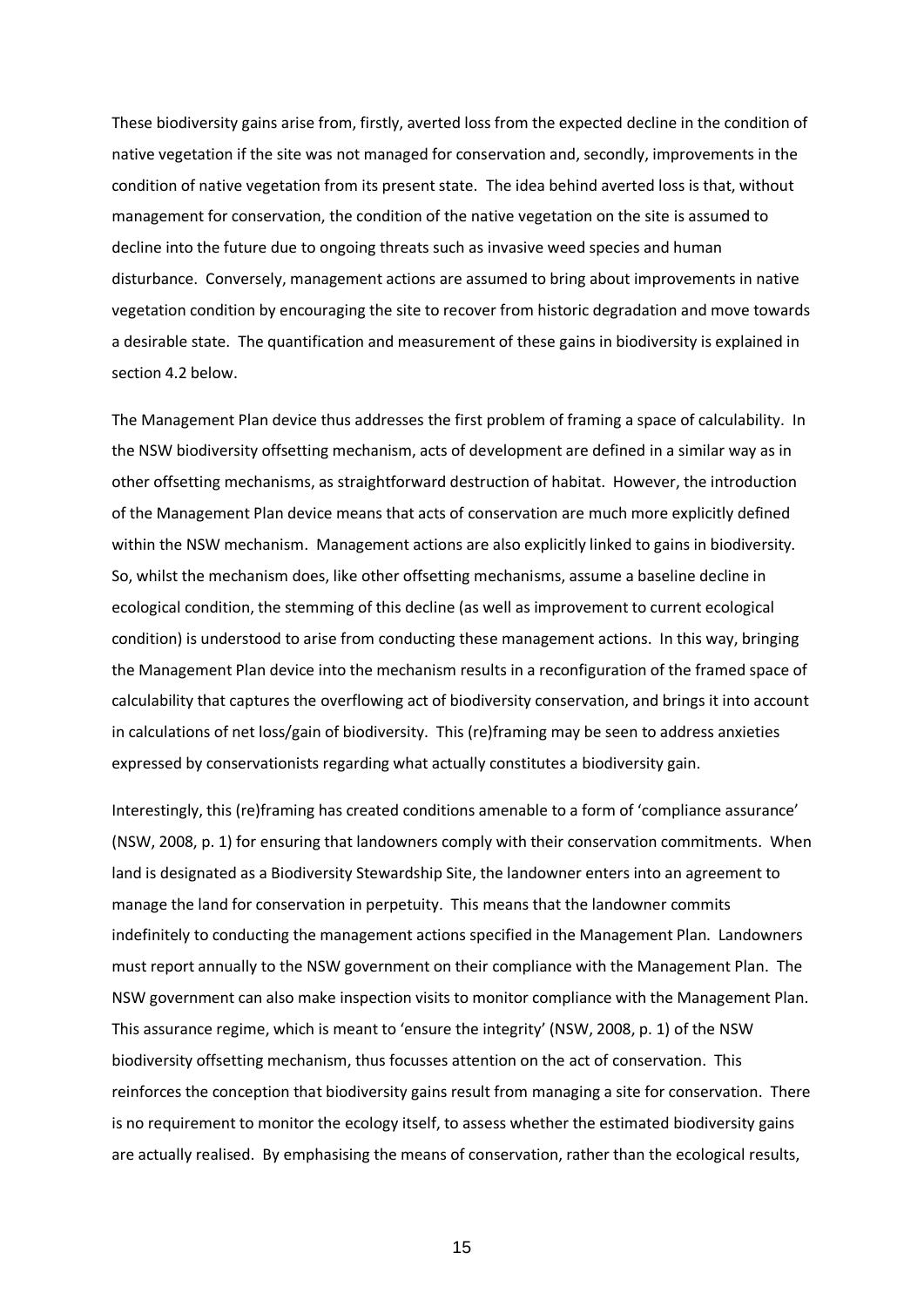the calculability achieved here is built upon a premise that biodiversity gains are produced by human action. The absence of human action is understood to lead to ecological decline. Only by bringing land into active management can this decline be stemmed and biodiversity gains produced. Within this frame, therefore, the notion of producing a biodiversity gain from conservation becomes ecologically defensible.

#### *4.2 Quantifying and measuring biodiversity losses and gains*

As seen in section 2.1 above, the second problem of framing a space of calculability for biodiversity offsetting is how to quantify and measure biodiversity losses and gains. As seen in section 2.2 above, conservationists have expressed anxiety that biodiversity offsetting mechanisms do not adequately take into account the ecological effects of development and conservation. These ecological effects thus overflow the frame. The NSW biodiversity offsetting mechanism seeks to capture these overflows by bringing a new device into its socio-technical arrangement: the Vegetation Integrity Score.

The quantification and measurement of biodiversity losses and gains takes place in two stages. Firstly, a site (whether subject to development or conservation) is assessed for current biodiversity value. Then, using this current biodiversity as a basis, the losses or gains from development or conservation respectively can be derived. An initial step in quantifying and measuring the biodiversity value of a site is to produce a site map, which divides the site into vegetation zones. Each vegetation zone must be classified as an example of a particular recognised plant community type, as defined by a database of NSW native vegetation. Each vegetation zone is assessed separately using the Vegetation Integrity Score device. The biodiversity value of the native vegetation in a vegetation zone is understood to derive from three aspects of its ecology: composition, structure, and function<sup>2</sup>. The Vegetation Integrity Score assesses each of these aspects and combines them into an overall score representing the biodiversity value of the zone's native vegetation.

A zone's integrity score with respect to composition is a measure of species richness. This is measured in terms of the number of different native species found within the zone belonging to each of six growth form groups: trees, shrubs, grasses, forbs (i.e. herbaceous flowering plants), ferns,

<sup>&</sup>lt;sup>2</sup> The function aspect of vegetation integrity is only included in the assessment of plant community types that contain trees. It is excluded from other types, such as grasslands, which are assessed only on the basis of composition and structure.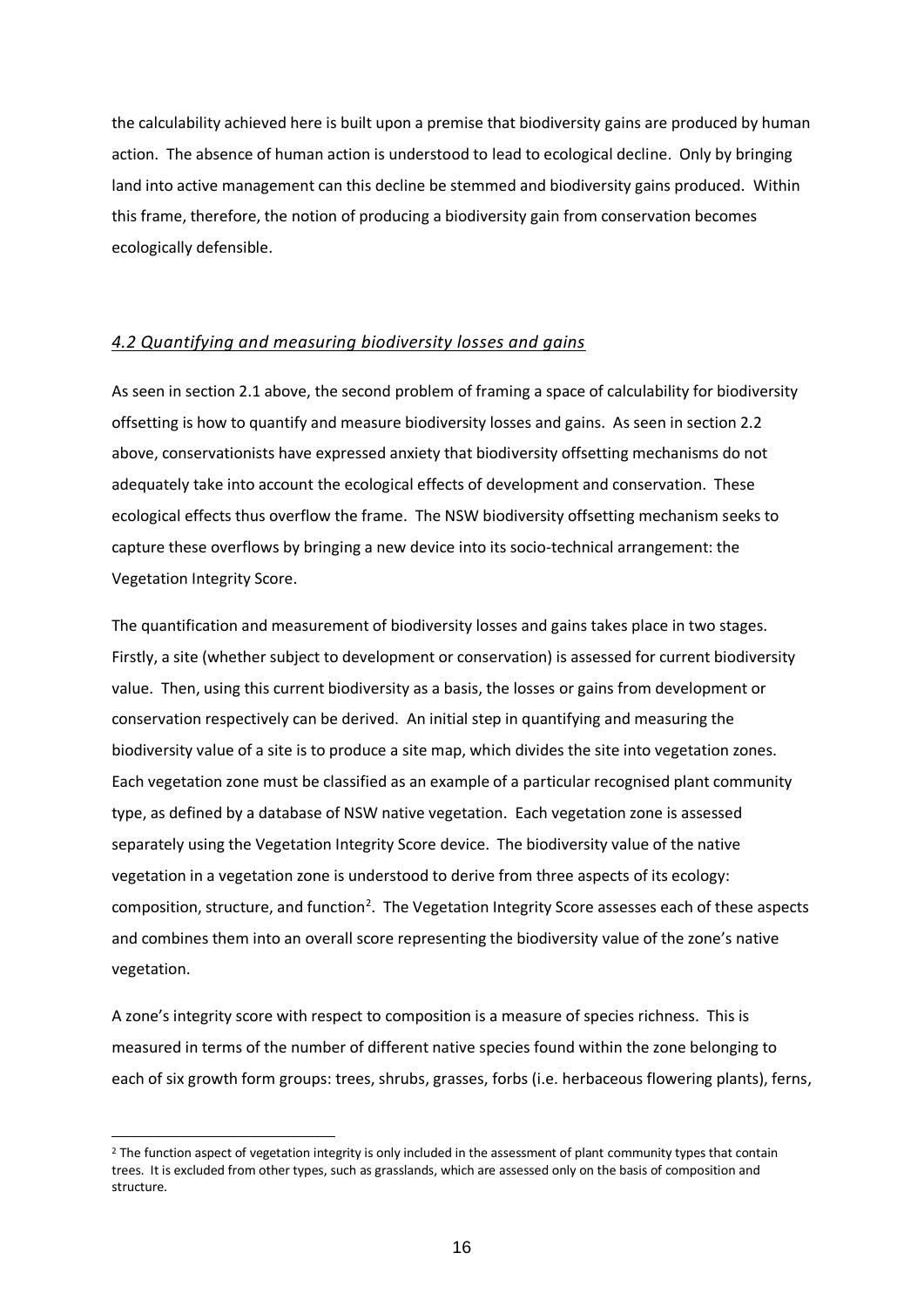and others. The NSW native vegetation database contains benchmark data on expected species richness for each growth form group for each recognised plant community type. Using sample plots, measurements are made of species richness for each growth form group within a vegetation zone. These on-site measurements are then compared to the benchmarks for each growth form group for the relevant plant community type. The integrity score with respect to composition therefore reflects how close a zone is to benchmark species richness for its type.

A zone's integrity score with respect to structure is a measure of foliage cover. This is measured in terms of percentage of land covered by each of the six growth form groups. The NSW native vegetation database contains benchmark data on expected coverage percentages for each growth form group for each recognised plant community type. Using sample plots, measurements are made of foliage cover within the vegetation zone for each growth form group, which are then compared with the benchmarks for the relevant plant community type. The integrity score with respect to structure therefore reflects how close a zone is to benchmark foliage cover for its type.

A zone's integrity score with respect to function is a weighted measure of various function attributes: number of large trees (0.35), length of large logs (0.20), litter cover (0.15), tree regeneration (0.15), and tree stem size class (0.15). The NSW native vegetation database contains benchmark data for each of these attributes for each recognised plant community type. Using sample plots, measurements are made of each of the attributes within the vegetation zone, which are then compared with the benchmarks for the relevant plant community type. The integrity score with respect to function therefore reflects how close a zone is to benchmark function for its type.

Once these scores for composition, structure, and function are combined<sup>3</sup> to give an overall Vegetation Integrity Score for each zone, reflecting the current biodiversity value of the native vegetation, this is used as a basis for deriving losses or gains from development or conservation of the land respectively. Development of the land will normally result in the total loss of the current biodiversity value because the native vegetation will be entirely cleared<sup>4</sup>. Conservation of the land, as part of a Biodiversity Stewardship Site, is understood to produce biodiversity gains from averted loss and improvements (see section 4.1 above). Thus to derive the biodiversity gain from conservation, a prediction is made about the future biodiversity value (the Biodiversity Assessment Method specifies a forecast horizon of 20 years) under two scenarios: firstly, with no management for conservation and, secondly, with management for conservation. The expected biodiversity gain

<sup>&</sup>lt;sup>3</sup> The scores are combined as the cube root of their product.

<sup>4</sup> The Biodiversity Assessment Method contains some provisions for recognising mitigation efforts to reduce the impacts of development on biodiversity, but these are likely to be peripheral.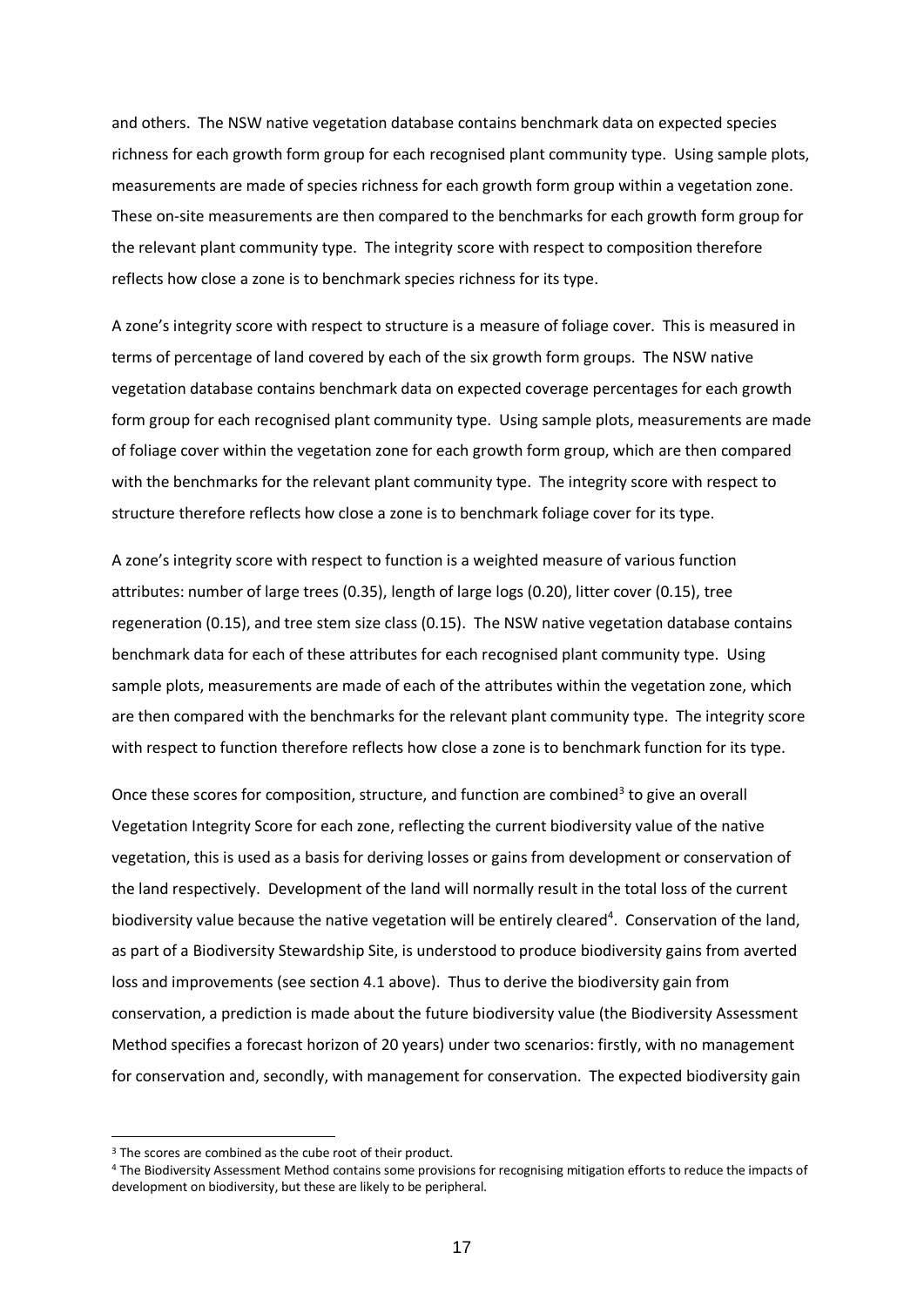is the difference between these predictions. The "no management" scenario assumes that each of the elements of composition (i.e. species richness of each growth form group), structure (i.e. foliage coverage of each growth form group), and function (i.e. six function attributes) will degrade at standard annual rates of decline<sup>5</sup>. The "with management" scenario assumes that the elements of composition, structure<sup>6</sup> and function<sup>7</sup> each have an intrinsic rate of increase that will improve their scores each year. In addition to the gains from the intrinsic rate of increase expected from the undertaking of required management actions (see section 4.1 above), gains in specific elements of composition, structure and function can be made from active restoration management actions targeting these elements. The Management Plan must specify the target values for these elements. The expected gains from these are then added to the gains from the intrinsic rate of increase. Thus the biodiversity gain from conservation is measured as the sum of the degradation from the "no management" scenario and the improvements (both intrinsic and targeted) from the "with management" scenario over the 20-year forecast horizon.

The Vegetation Integrity Score device thus addresses the second problem of framing a space of calculability. In the NSW biodiversity offsetting mechanism, the introduction of the Vegetation Integrity Score device means that quantification and measurement of biodiversity losses and gains is interwoven with an ecological conception of the effects of development and conservation. The device brings numerous ecological qualities of habitats – attributes of composition, structure and function – inside the framed space of calculability. These then form the basis of quantification and measurement of losses and gains of biodiversity. In this way, bringing the Vegetation Integrity Score device into the NSW biodiversity offsetting mechanism results in a reconfiguration of the framed space of calculability that captures the overflowing ecological effects of development and conservation. This (re)framing may thus be seen to address anxieties expressed by conservationists regarding the simplistic and apparently arbitrary ways that biodiversity losses and gains have been derived in offsetting mechanisms.

This (re)framing has an effect of reinforcing the credibility of the premise, seen in section 4.1 above, that biodiversity gains are produced by human action. By rendering sites comparable, not just with each other, but also with the benchmarks set out in the NSW native vegetation database, the Vegetation Integrity Score device embeds a comprehensible ecological meaning within quantified

<sup>5</sup> The Biodiversity Assessment Method contains standard annual rates of decline for both high risk and low risk land. Standard annual rates of decline for high risk land are double those for low risk land. High risk land is defined in terms of having been classified by local government as suitable for residential, business, industrial, or agricultural uses. The standard rates for some elements of biodiversity value can also be increased if high threat exotic vegetation is present in the vegetation zone.

<sup>6</sup> The scores for composition and structure for the 'other' growth form group category is assumed not to increase.

<sup>7</sup> The only function attribute with a non-zero intrinsic rate of increase in litter cover.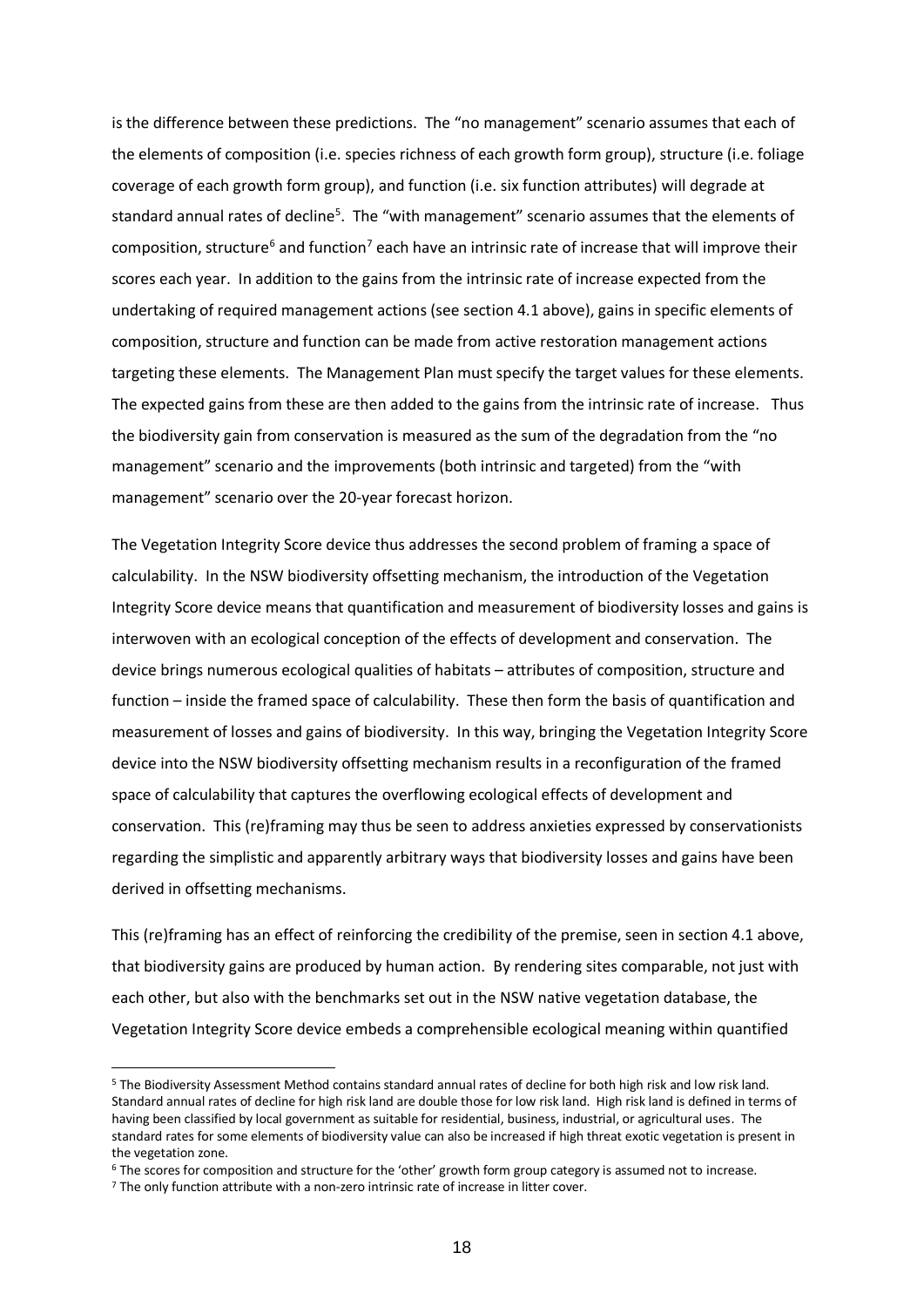losses and gains. Losses are moves away from benchmark; gains are moves towards benchmark. This establishes a kind of potential ideal form for the habitats comprising NSW biodiversity: a specific objective for human management of the land. The ecological conception interwoven with the calculability achieved here paints a picture of biodiversity that is presently degraded (i.e. below benchmark) and becoming more degraded (i.e. moving further from benchmark). Moving this biodiversity in the direction of its potential ideal form (i.e. towards benchmark) requires human action to restore habitats by managing the land for conservation. Quantifying and measuring biodiversity losses and gains based on an ecological conception of the effects of development and conservation respectively, therefore, may be seen to provide a basis for an ecologically defensible calculability.

#### *4.3 Extracting a net loss/gain of biodiversity*

As seen in section 2.1 above, the third problem of framing a space of calculability for biodiversity offsetting is how to extract a net loss/gain of biodiversity result. As seen in section 2.2 above, conservationists have expressed anxiety that biodiversity offsetting mechanisms do not adequately take into account the uniqueness of particular species and habitat-types. The unique qualities of some natural places thus overflow the frame. The NSW biodiversity offsetting mechanism seeks to capture this overflow by bringing a new device into its socio-technical arrangement: the Biodiversity Offset Rules.

The NSW biodiversity offsetting scheme has two kinds of biodiversity offset credits that can be produced at Biodiversity Stewardship Sites: ecosystem credits and species credits. Ecosystem credits represent gains in the composition, structure and function of the native vegetation comprising particular plant community types (see section 4.2 above). The number of ecosystem credits produced is a function of the predicted gain in Vegetation Integrity Score and the area of the vegetation zone. Species credits represent gains in the habitat suitability of the site for particular threatened fauna or flora species. Eligible threatened species are listed in a NSW database. To generate species credits, a species survey is carried out on-site to identify the presence of the threatened species. The number of species credits produced is a function of the gain in Vegetation Integrity Score and either the area of identified suitable habitat for the species or else the number of individuals of that species identified on the site.

Where a development site records a biodiversity loss, this loss can be offset by purchasing credits produced by one or more Biodiversity Stewardship Sites. However, developers are required to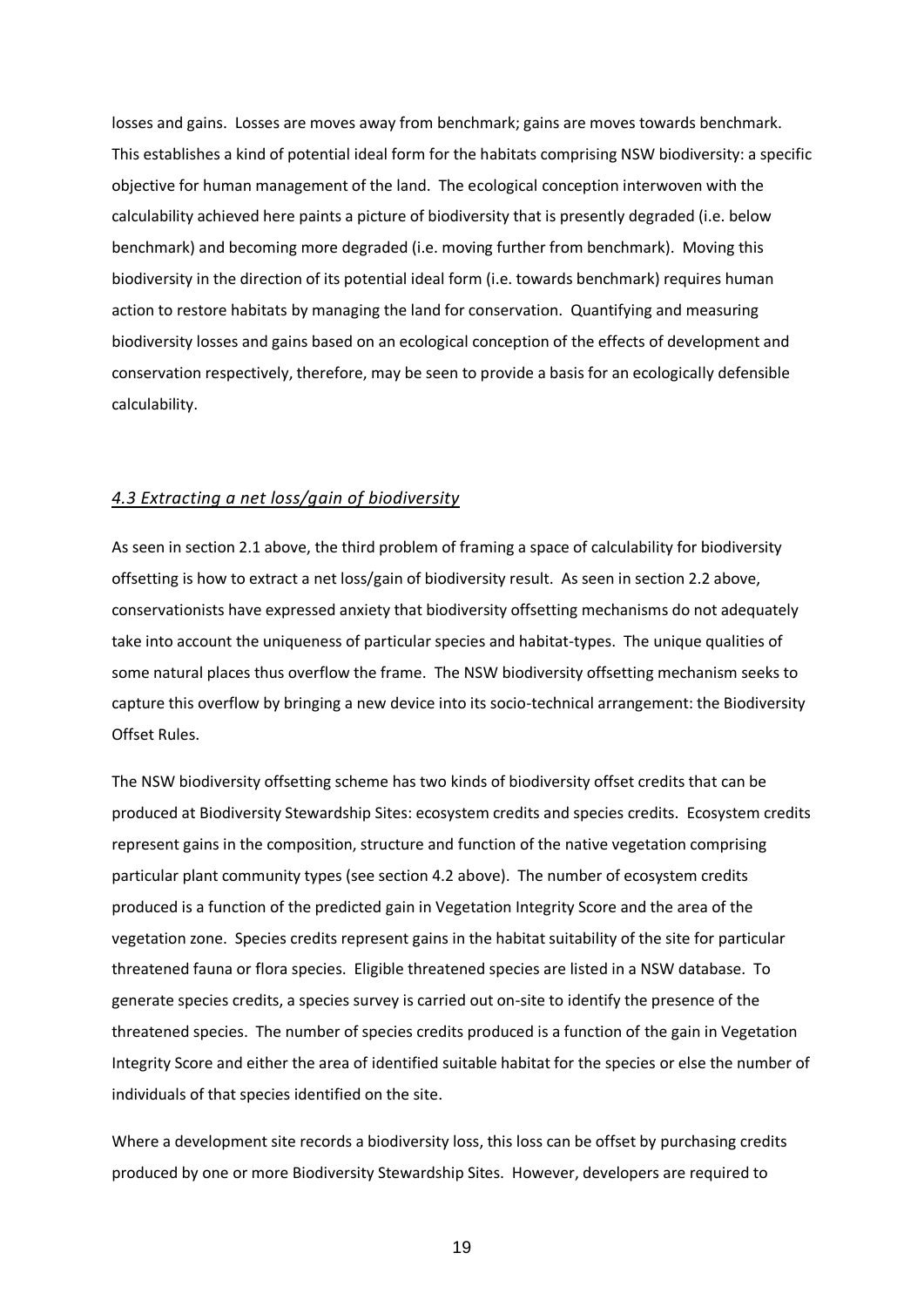follow Offset Rules, which require that such biodiversity offsets are like-for-like. That is, developers can only offset biodiversity losses with credits that represent gains of the same kind of biodiversity. A NSW database of native vegetation classifies each plant community type into one of 99 vegetation classes, based on ecological characteristics. This database also classifies each plant community type into one of four offset trading groups based on the extent to which that plant community type has already been cleared within NSW. These groups are very high threat status (>90% cleared), high threat status (70%-90% cleared), moderate threat status (50-70% cleared), and low threat status (<50% cleared). Losses in the biodiversity value of native habitat of a particular plant community type can only be offset with ecosystem credits generated from the conservation of a plant community type of the same vegetation class and in the same or higher offset trading group. Additionally, such losses can only be offset with credits generated in the same subregion of NSW. Losses of biodiversity value of threatened species habitat can only be offset with species credits generated from conservation of habitat of the same threatened species.

In addition to the like-for-like rules, the Offset Rules also stipulate that some losses of biodiversity can be classified as Serious and Irreversible Impacts, such that they cannot be offset. If a development causes biodiversity loss that is classified as serious and irreversible, then this loss cannot be offset by purchasing biodiversity offset credits (and so planning permission for the development should be denied). Biodiversity losses are classified as being serious and irreversible where the loss concerns a threatened species or habitat that is rapidly declining, has a very small population size, has a very limited geographic distribution, or is unlikely to respond to conservation measures aimed at improving habitat. Detailed criteria, based on IUCN Red List criteria for critically endangered species<sup>8</sup> (see Cuckston, 2018), are set out by the NSW government to aid determination of whether biodiversity losses should be classified as serious and irreversible.

The Offset Rules device thus addresses the third problem of framing a space of calculability. In the NSW biodiversity offsetting mechanism, the introduction of this device adds a new qualitative dimension to the extraction of a net loss/gain of biodiversity result. Combining losses in biodiversity from development in one place with gains in biodiversity from conservation in another place becomes dependent on the kind of biodiversity that is being lost or gained. The like-for-like rules ensure that net loss/gain of biodiversity refers to an overall loss or gain of one species or one habitat-type. The Serious and Irreversible Impacts provision ensures that some natural places are recognised as irreplaceable and, as such, their loss is not offsettable. In this way, bringing the Offset

<sup>8</sup> For example, a rapid rate of decline means that >80% of a population of a species over 10 years or 3 generations (whichever is longer) is observed, estimated, inferred, or reasonably suspected. Similar quantified criteria are specified for small population, limited geographic distribution, and lack of response to conservation measures.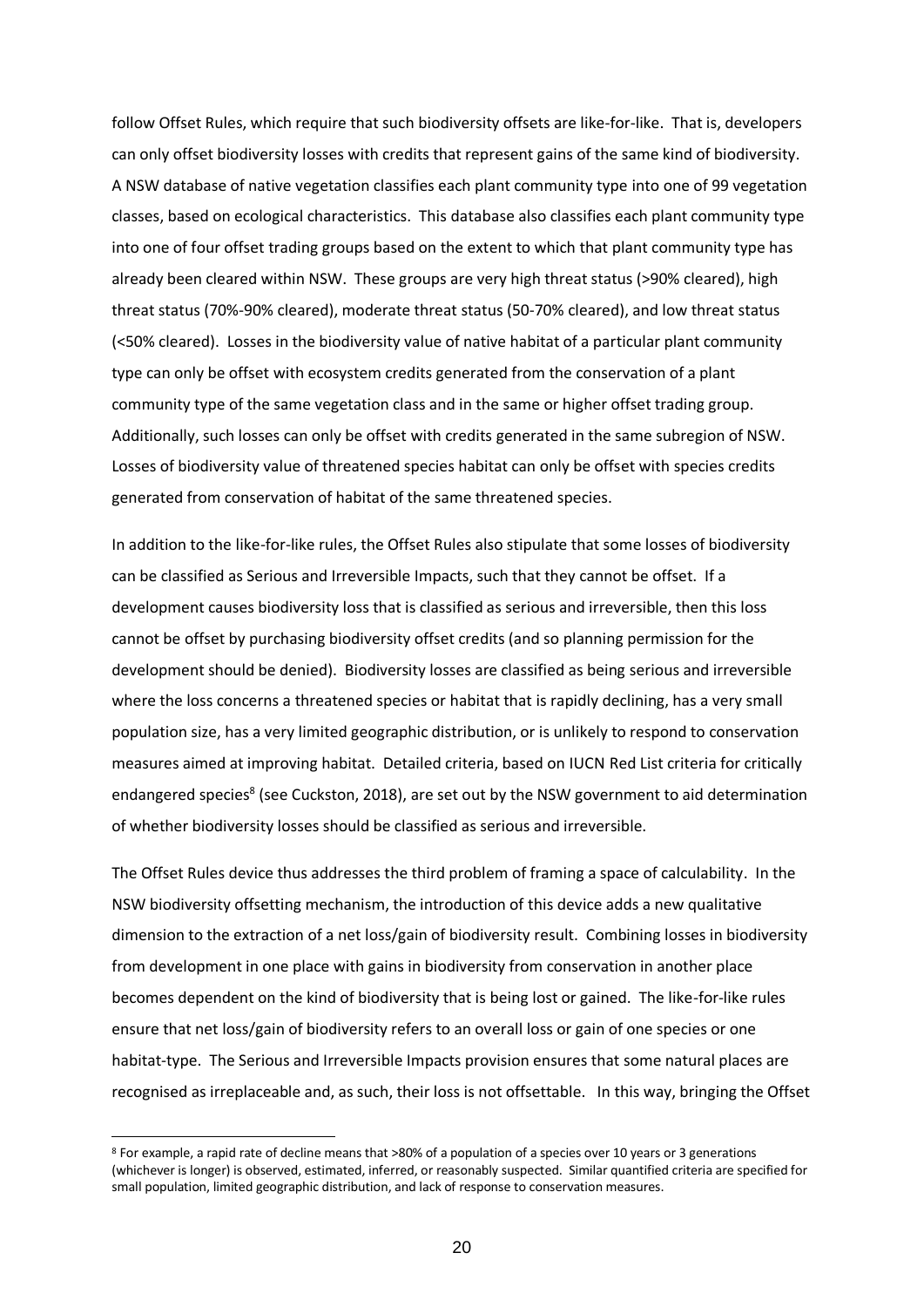Rules device into the NSW biodiversity offsetting mechanism leads to a reconfiguration of the framed space of calculability that captures the overflowing unique qualities of natural places and brings them into account in calculations of net loss/gain of biodiversity. Within the space of calculability framed by the NSW biodiversity offsetting mechanism, significant restrictions have been established on the exchangeability of natural places. This (re)framing may thus be seen to address anxieties expressed by conservationists regarding the commodification of nature.

This (re)framing has an effect of enriching the ecological conception of biodiversity embedded within the mechanism, discussed in section 4.2 above. The implied objective for human management of NSW biodiversity becomes a matter of preserving examples of all recognised native species and habitat-types. Losses of biodiversity are acceptable, and can be offset, only where this does not undermine this preservation of these types. In this way, this (re)framing recognises that different forms of life – different species and habitat-types – have qualities that they do not share in common. And, as such, these forms of life cannot be wholly reduced down to those things (e.g. attributes of composition, structure, and function) that they do share in common. The Vegetation Integrity Score provides a means of commensurating different forms of life in different places, but the Offset Rules ensure that commensurability does not necessarily mean exchangeability. The qualities that make different forms of life unique cannot be made commensurable, yet they are taken into account in the offset calculations here, through the Offset Rules device. Within the space of calculability that includes this device, the extraction of a net loss/gain of biodiversity can only be achieved where the respective losses and gains relate to natural places that share (at least some of) these qualities. This recognition of a fundamental infungibility of different forms of life, and the consequent restrictions on their exchangeability, therefore, may be seen to provide a basis for an ecologically defensible calculability.

#### **5. Discussion**

The purpose of this paper is to explain how proponents of biodiversity offsetting have sought to produce an ecologically defensible mechanism for reconciling economic development and biodiversity conservation. To do this, the paper has analysed how the NSW Biodiversity Offsets Scheme has framed a space of calculability that enables calculations of net loss/gain of biodiversity. The analysis identified three devices that address anxieties expressed by conservationists concerning biodiversity offsetting. The effects of these three devices, in terms of how they have capture the overflows identified in the conservation literature, are summarised in table 4.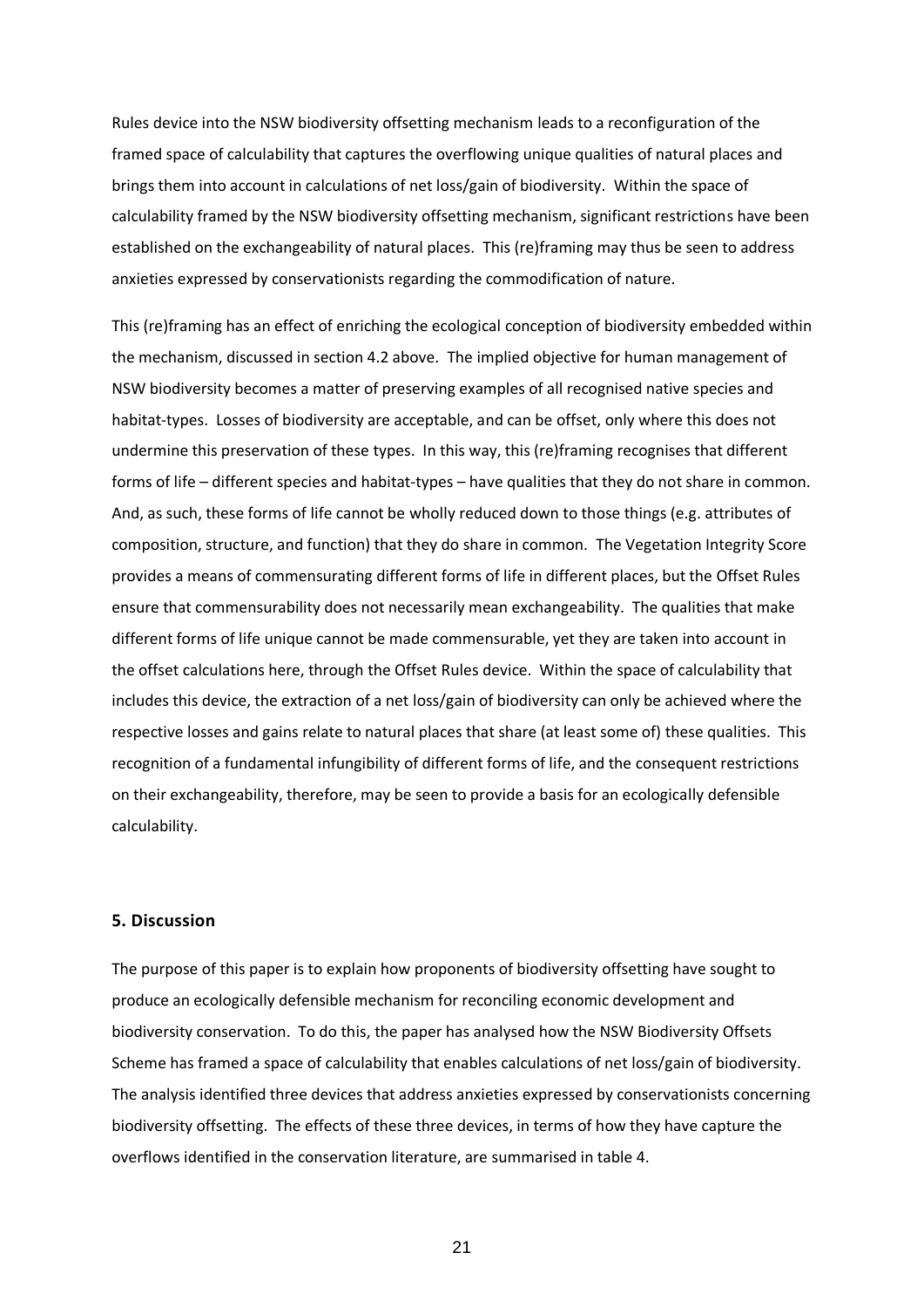|                | Overflow identified in<br>conservation literature concerning<br>biodiversity offsetting                               | Device brought into NSW<br>mechanism to reframe space of<br>calculability and capture overflow                                                                                                                                                                                                                    | <b>Reframing addresses anxieties</b><br>expressed by conservationists                                                                                                                                                                   |
|----------------|-----------------------------------------------------------------------------------------------------------------------|-------------------------------------------------------------------------------------------------------------------------------------------------------------------------------------------------------------------------------------------------------------------------------------------------------------------|-----------------------------------------------------------------------------------------------------------------------------------------------------------------------------------------------------------------------------------------|
| $\mathbf{1}$   | Calculability achieved does not<br>take account of the means of<br>producing biodiversity gains from<br>conservation. | <b>Management Plan: Specifies</b><br>management actions that must be<br>performed on a particular<br>biodiversity stewardship site.<br>Biodiversity gains are defined as<br>the difference in ecological<br>condition between two scenarios:<br>one with and one without these<br>management actions.             | The act of conservation is explicitly<br>defined as the performing of the<br>management actions specified in<br>the management plan. Biodiversity<br>gains are understood to be<br>produced as a result of performing<br>these actions. |
| $\overline{2}$ | Calculability achieved does not<br>take account of the ecological<br>effects of development and<br>conservation.      | <b>Vegetation Integrity Score:</b><br>Measures biodiversity losses and<br>gains in terms of scores for<br>ecological attributes relating to the<br>composition, structure and<br>function of a habitat. Compares<br>scores with benchmarks for<br>relevant habitat-type.                                          | The quantification and<br>measurement of losses and gains<br>of biodiversity within a site is<br>explicitly derived from an<br>ecological conception of the effects<br>of development and conservation<br>respectively.                 |
| 3              | Calculability achieved does not<br>take account of the uniqueness of<br>particular species and habitat<br>types.      | Offset Rules: Restricts the<br>exchangeability of species and<br>habitats, such that net loss/gain in<br>biodiversity refers to net loss/gain<br>of one species or one habitat-type.<br>Losses of biodiversity that are<br>understood to be serious and<br>irreversible cannot be offset within<br>the mechanism. | The extraction of a net loss/gain of<br>biodiversity can only be achieved in<br>ways that ensure preservation of<br>unique qualities of different forms<br>of life.                                                                     |

Table 4: Summary of analysis of NSW biodiversity offsetting mechanism, highlighting three accounting devices used within the mechanism to capture the three identified overflows and how each of these devices addresses the anxieties expressed by conservationists within the conservation literature.

The remainder of this section will discuss these key findings of the analysis. Firstly, an illustrative example will show how these devices affect the calculability of biodiversity gains generated within the NSW mechanism. Secondly, the discussion will consider how the analysis contributes to extant understanding of ecologically-informed accounting for biodiversity and the implications for conceptualising sustainable development. Thirdly, the discussion will highlight some of the limitations of the NSW case study. Finally, the discussion will consider how the novel form of analysis developed within this paper opens up opportunities for further research.

## *5.1 Illustrative example*

In order to illustrate the key findings of the analysis in section 4, summarised in table 4 above, this sub-section will describe how the three devices identified in the NSW mechanism have affected the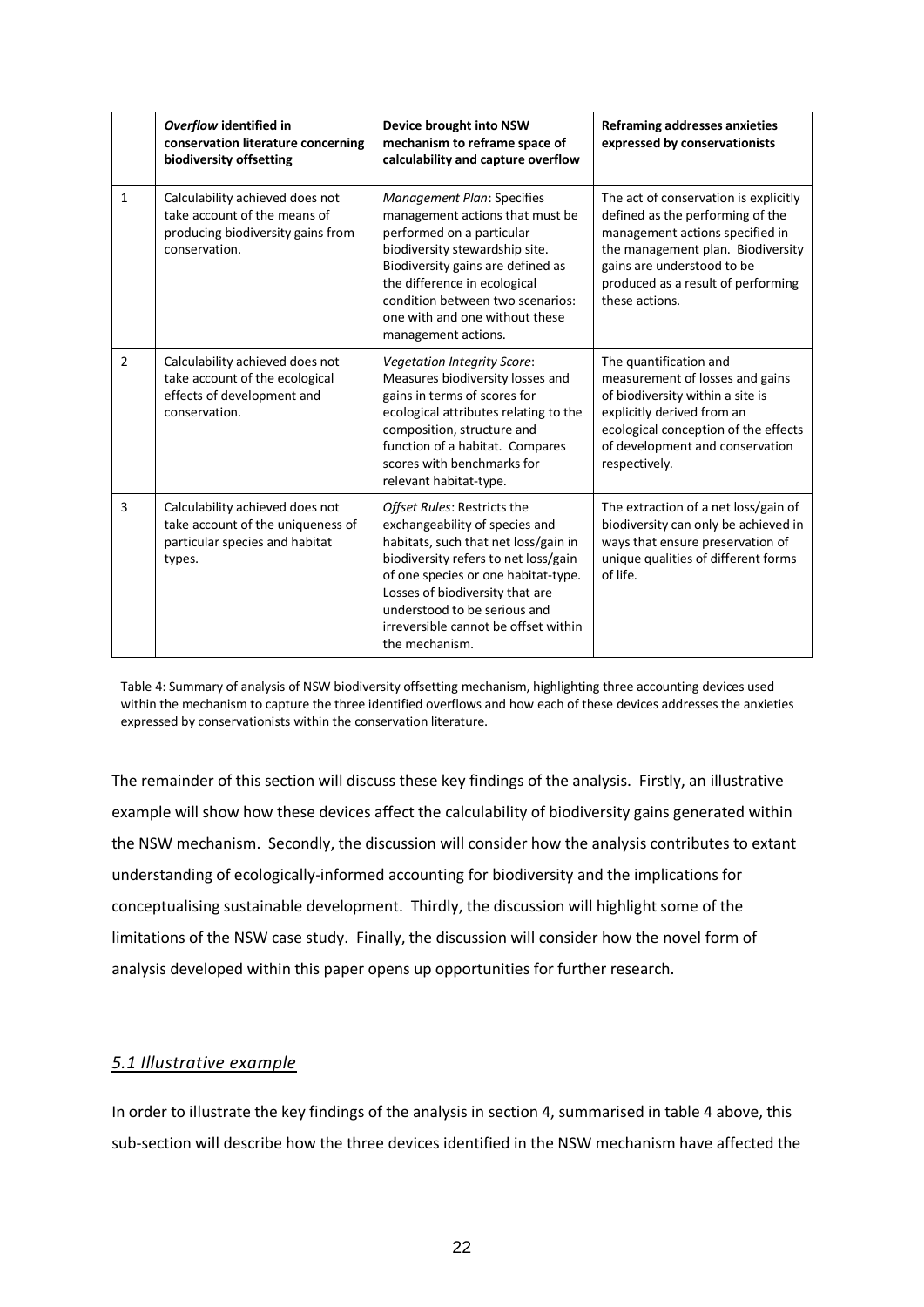calculability of biodiversity gains within a specific biodiversity stewardship site. This will provide a concrete example of how this mechanism frames the biodiversity offsetting calculation.

The site used for this illustrative example is an eight hectare patch of land located in the north-west Sydney suburbs. It is a forest habitat and an example of the plant community type known as *Castlereagh Ironbark Forest*, listed as endangered in NSW (NSW, 2018). The owners of the land decided to designate it a biodiversity stewardship site and employed a firm of consultant ecologists to calculate the biodiversity credits that the site will generate<sup>9</sup>. The following will explain how the three devices identified in the analysis of the NSW mechanism have affected this particular calculation.

Firstly, the *Management Plan* device is used to specify the management actions that will be conducted to manage the site for biodiversity conservation. The main points from the management plan for this site are as follows:

- The site will be permanently fenced to prevent unnecessary access.
- Permanent signage will identify the site as a Conservation Area.
- The site will be subject to restrictions so as to prohibit any dumping, grazing, agriculture, removal of woody debris or bush rock, use of vehicles, and establishment of tracks or paths.
- All existing paths and other disturbed areas must be allowed to regenerate.
- All invasive weeds on the site will be removed and subsequently controlled. This will require the following activities:
	- Hand-removal of weeds in areas where small woody weeds, herbs and grasses occur in small densities;
	- Hand-removal of all weeds in close proximity to threatened flora species;
	- Spot-spraying with a non-selective herbicide on herbs and grasses occurring in high densities;
	- "Cut and paint" method $^{10}$  applied to large woody weeds;

-

Secondary weeding to target re-sprouting or new weed infestations. It is anticipated that secondary weeding will be needed bi-monthly during peak growing seasons and quarterly in cooler periods.

<sup>9</sup> The calculation used the 2014 methodology from the NSW Biodiversity Banking scheme, which was the precursor to the 2017 Biodiversity Assessment Method. The calculation therefore differs in some details, but the essential principles are consistent with the analysis presented in section 4.

<sup>&</sup>lt;sup>10</sup> The cut and paint method of weed control involves cutting of a plant completely at its base and then painting a herbicide directly onto the exposed surface of the stump, with the aim of killing the stump and root system.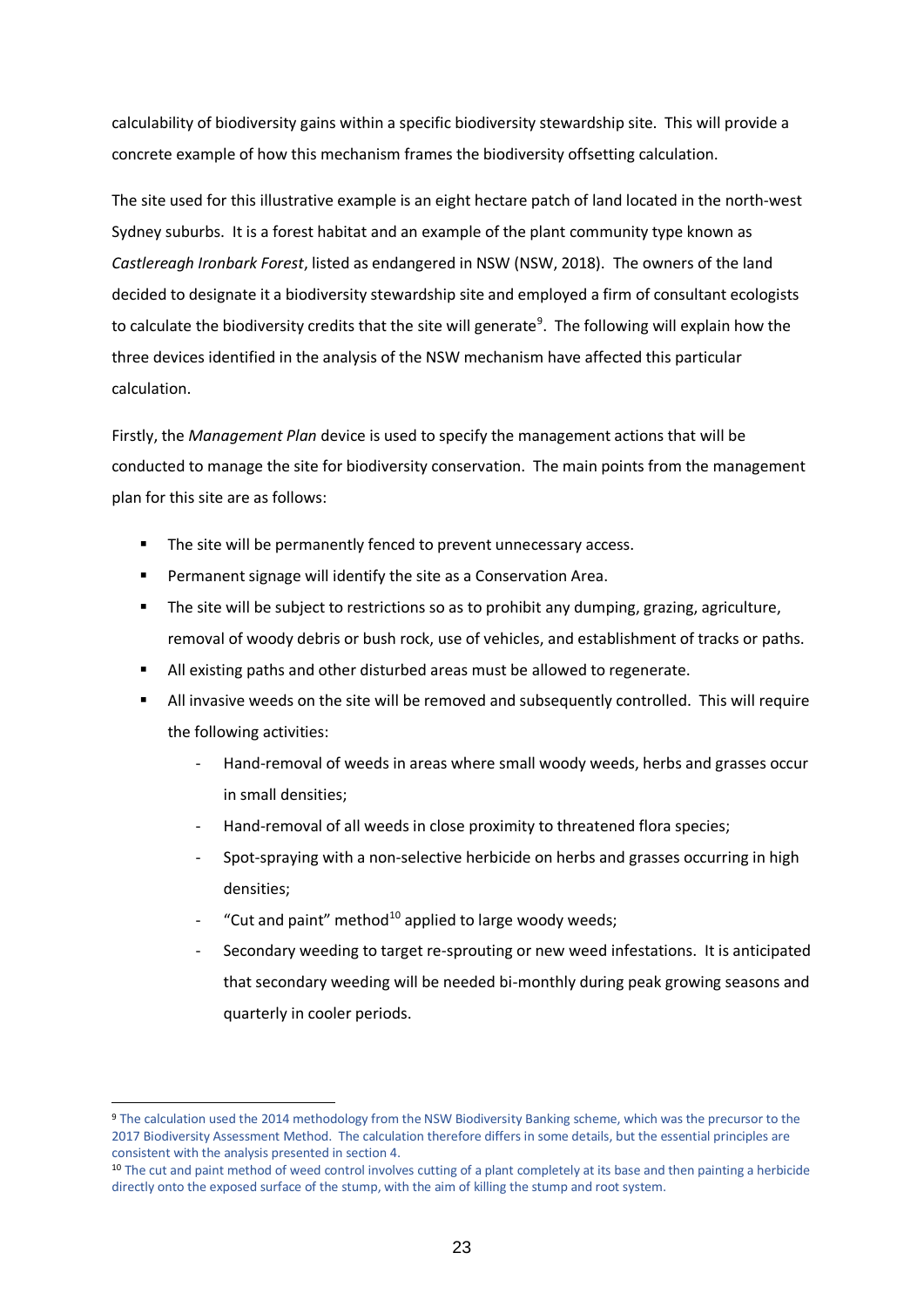The management plan also includes provision for ongoing monitoring and reporting on the ecological condition of the site. This is to allow management of the site to adapt to changing circumstances on the site.

Monitoring and reporting are extremely important. Information gained through the monitoring and reporting process will identify works that have and have not been successful, and the reasons for their success or failure.

#### (*Quoted from site Management Plan*)

The monitoring is to be conducted by a 'suitably qualified ecologist' using fixed photo points throughout the site to monitor changes in the vegetation over time. The ecologist will produce a report detailing all the management activities, including weeding, performed within the site. The report will also establish how successful these activities have been, compared with specified performance criteria for the first five years of the site's management. These criteria include targets for percentage of native and exotic species coverage on the site, shown in table 5.

|                          | Year 1 | Years 2-4 | Year 5  |
|--------------------------|--------|-----------|---------|
| Native species cover (%) | >50%   | $>60\%$   | $>80\%$ |
| Exotic species cover (%) | $15%$  | < 10%     | < 5%    |

Table 5: Performance criteria for native and exotic species cover on the site over a period of five years.

Thus, by actively protecting the site from disturbances, and controlling invasive weeds, the ecological condition of the site is expected to improve through natural regeneration. The management plan explicitly sets out the actions that are to be conducted on the site that will produce the claimed biodiversity gains.

Secondly, the *Vegetation Integrity Score* device is used to quantify and measure the biodiversity gains on the site. This requires data to be collected about the current ecological condition of the site so that this can be compared to benchmark data for the Castlereagh Ironbark Forest plant community type. In order to collect this site data, three 20m x 20m plots were marked and analysed to ascertain the ecological attributes required for calculating the Vegetation Integrity Score. This included measurements relating to composition, structure and function. Composition was measured in terms of species richness (a total of 37 native flora species were identified across the three plots,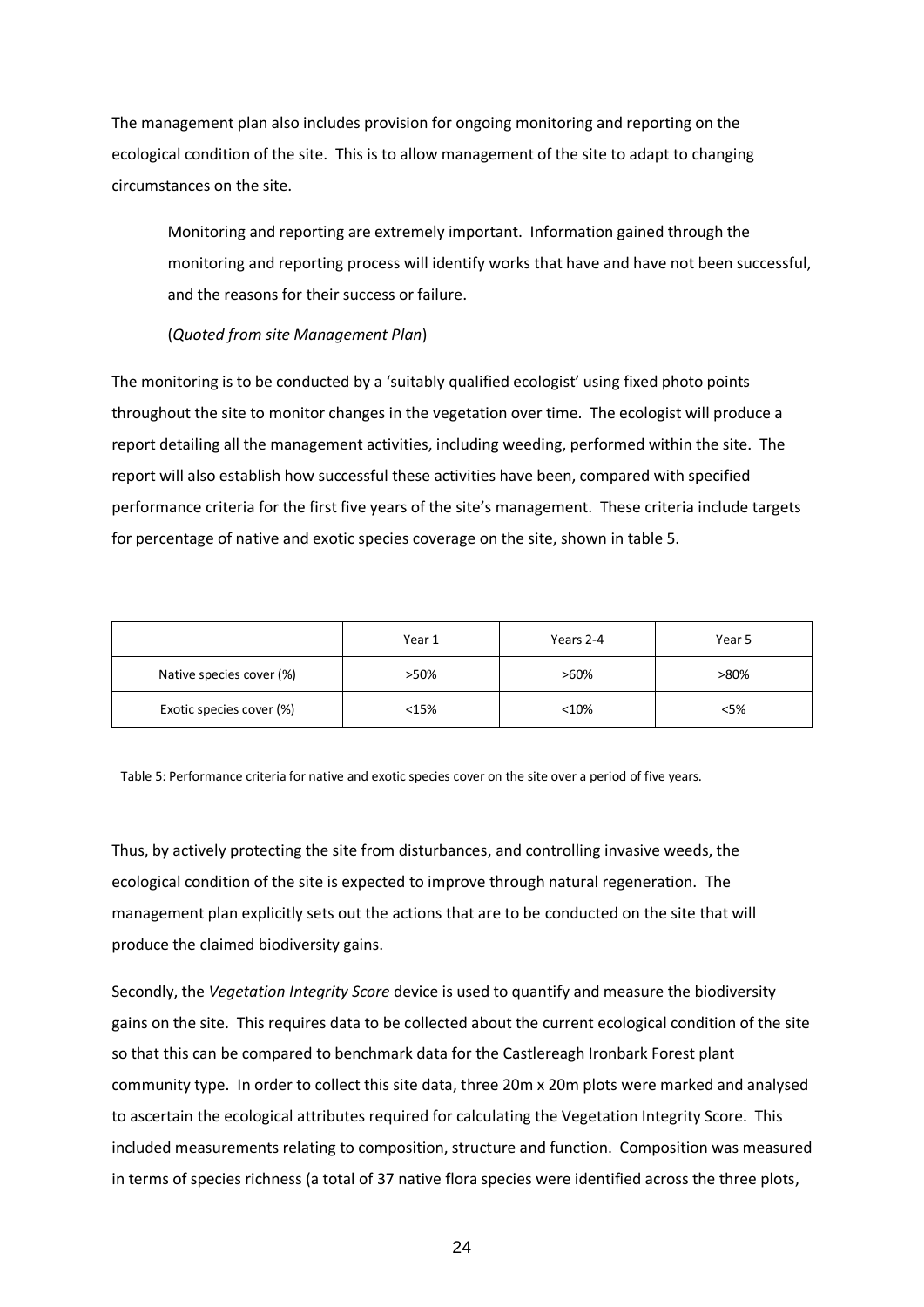compared with a benchmark for this plant community type of 38). Structure was measured in terms of foliage cover (e.g. the average foliage cover for native trees across the three plots was found to be 21.1%, compared with a benchmark for this plant community type of 44.0%). Function was measured in terms of various attributes conducive to providing good quality habitat (e.g. the average total length of fallen logs across the three plots was found to be 26.7m, compared with a benchmark for this plant community type of 68.0m). The collected site data from the three plots was compared against the benchmark values for Castlereagh Ironbark Forest plant community type to ascertain an overall current site value for the Vegetation Integrity Score. This was calculated to be 58.33. Applying the intrinsic rate of increase to some of the measured attributes, the withmanagement scenario was calculated to lead to an increase in score of 20.66 to a future value of 78.99. Due to the nature and location of the site, the consultant ecologists concluded that the without-management scenario would lead to a future score similar to the current value. So the current score was used as the future value in the without-management scenario. This means that the biodiversity gain produced from the site's management for conservation, in terms of Vegetation Integrity Score, was calculated as 20.66. This calculation of biodiversity gain on the site has been derived from an ecological conception of the effects of conservation on particular ecological attributes of the site.

Thirdly, the *Offset Rules* device dictates how the biodiversity gains from the site can be used to offset biodiversity losses from other sites. The site generates both ecosystem credits and species credits. The number of ecosystem credits is calculated as a function of the gain in Vegetation Integrity Score and the area of the site. The site is calculated to generate 79 ecosystem credits for



Figure 1: Images of the four threatened species identified on the site for which species credits are generated. Top: Dillwynia tenuifolia, bottom-left: Acacia bynoeana, bottom-centre: Micromyrtus minutiflora, bottom-right: Grevillea juniperina.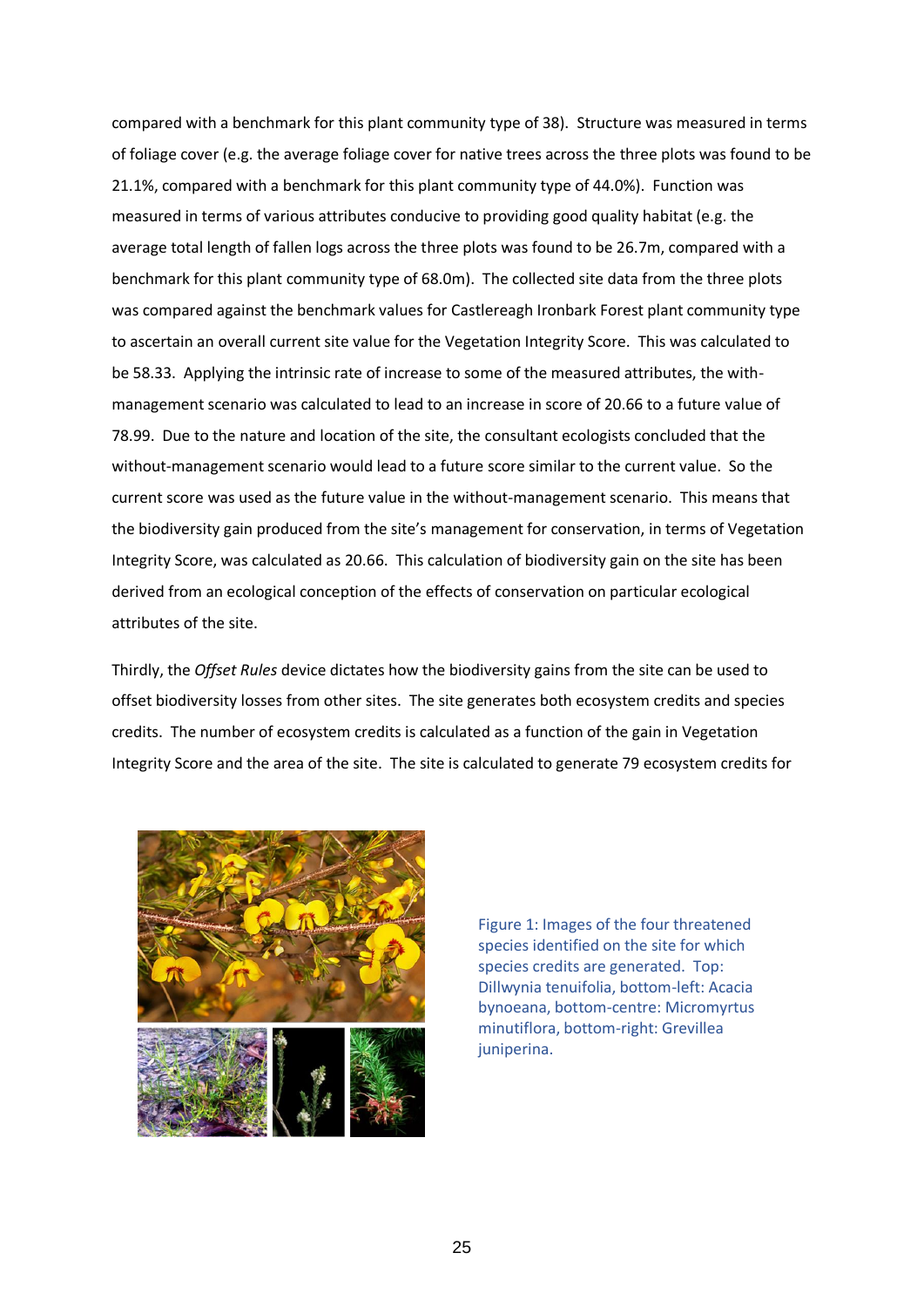the plant community type Castlereagh Ironbark Forest. Under the Offset Rules, these can be used to offset biodiversity losses of a plant community type that is the same vegetation class (which, in this case, is Cumberland Dry Slerophyll Forests) of an equal or higher threat status (which, in this case, is *very high threat status*). The credits can also only offset biodiversity losses occurring in the same sub-region of NSW (which, in this case, is Cumberland).

The site also generates species credits for four threatened flora species (see figure  $1)^{11}$ . These were calculated as a function of the number of individuals identified on the site and the projected gain in the structure component of the Vegetation Integrity Score. In order to ascertain the number of individuals on the site, the consultant ecologists conducted a three-day, two-person targeted survey. The two ecologists walked 20m apart, recording individuals of the targeted threatened flora species that they identified 10m either side of them. The numbers of individuals of each threatened species is shown in table 6.

| Scientific name         | Threatened status | Number of individuals<br>identified in ecological | Species credits<br>generated |
|-------------------------|-------------------|---------------------------------------------------|------------------------------|
|                         |                   | survey                                            |                              |
| Acacia bynoeana         | Endangered        | 27                                                | 192                          |
| Dillwynia tenuifolia    | Vulnerable        | 7055                                              | 50090                        |
| Grevillea juniperina    | Vulnerable        | 4826                                              | 34265                        |
| Micromyrtus minutiflora | Endangered        | 142                                               | 1008                         |

Table 6: Threatened flora species identified on the site for which species credits have been generated.

These species credits can only be used to offset biodiversity losses relating to these specific threatened flora species. They are not fungible with losses of any other species. Thus, the Offset Rules device restricts the ways that the calculated biodiversity gains from this site can be combined with biodiversity losses in other places so as to extract a net loss/gain of biodiversity.

<sup>11</sup> Photographs of Grevillea juniperina, and Micromyrtus minutiflora used with permission from Royal Botanic Gardens and Domain Trust, Sydney, Australia. Photo credit: J. Plaza.

Photograph of Dillwynia tenufolia used with permission from Australian Native Plants Society. Photo credit: B Walters.

Photograph of Acacia bynoeana sourced from Atlas of Living Australia. Photo credit: D McKenzie © CC-BY.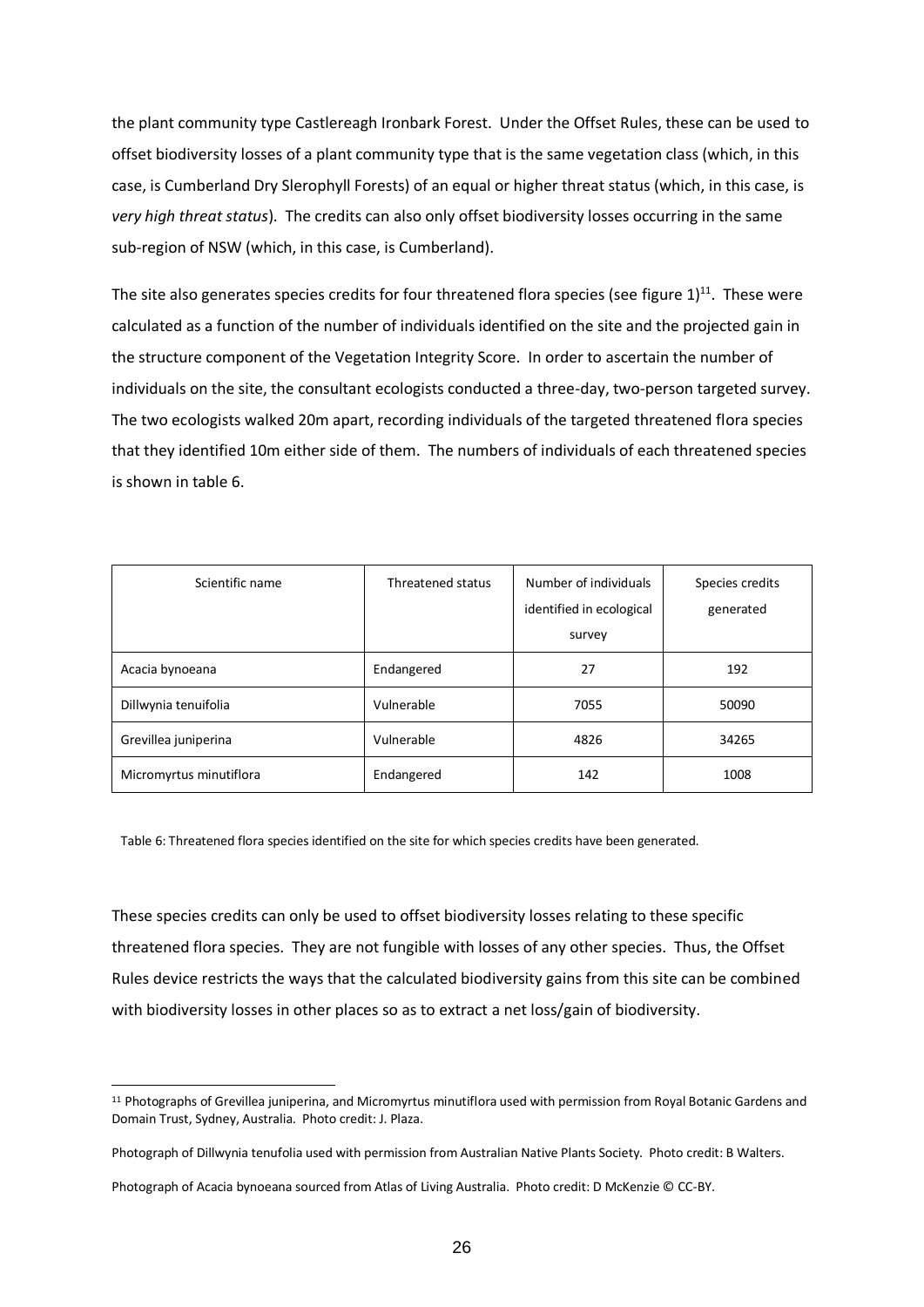#### *5.2 Ecologically-informed accounting for biodiversity*

Within the extant accounting literature, biodiversity offsetting has been characterised as little more than a legitimising strategy, used to justify destruction of nature (Ferreira, 2017; Sullivan & Hannis, 2017; Tregidga, 2013). However, the analysis of the NSW biodiversity offsets mechanism has shown that biodiversity offsetting is evolving to become more ecologically defensible. By bringing new accounting devices into its socio-technical arrangement, the NSW mechanism has framed a space of calculability in which calculations of net loss/gain of biodiversity are made in ways that address some of the anxieties expressed by conservationists within the conservation literature (identified above in section 2.2). This is not to say that biodiversity offsetting has necessarily become a force for genuine biodiversity conservation; the present analysis does not provide a basis for a judgement either way on that. But the analysis has shown that proponents of biodiversity offsetting are engaged in ongoing efforts to reframe its space of calculability to capture the overflows that have caused conservationists to express anxiety.

The analysis has shown that the NSW mechanism embeds a form of accounting for biodiversity that runs counter to the prevailing dominant *anthropocentric* approach. Rather than accounting for the biodiversity of a site in terms of the economic benefits it provides to humans, the NSW mechanism accounts for biodiversity in terms of its ecological value. The Management Plan device sets out actions that are meant to protect and improve a site's ecological condition. The Vegetation Integrity Score device values the biodiversity of a site based on ecological attributes. The Offset Rules device restricts the fungibility of biodiversity losses and gains based on ecological criteria. Within the NSW mechanism, therefore, the accounting for biodiversity is centred on the ecology (not the economics) of the site's biodiversity. In this sense, the accounting for biodiversity embedded within the NSW mechanism may be said to be *ecocentric*. This term is often used to describe forms of accounting for nature that eschew numbers altogether, instead drawing on narratives of spiritual interconnectedness with nature (see Christian, 2014). In contrast, the accounting for biodiversity seen in this case study is technical and quantitative, but draws on an ecological (rather than economic) conception of biodiversity.

This is an important empirical contribution to the extant accounting for biodiversity literature. Much of this literature conflates a calculative approach to accounting for biodiversity with an *anthropocentric* economic approach (cf. Jones & Solomon, 2013). This analysis has revealed a form of accounting for biodiversity that uses numbers to provide valuations of biodiversity, but these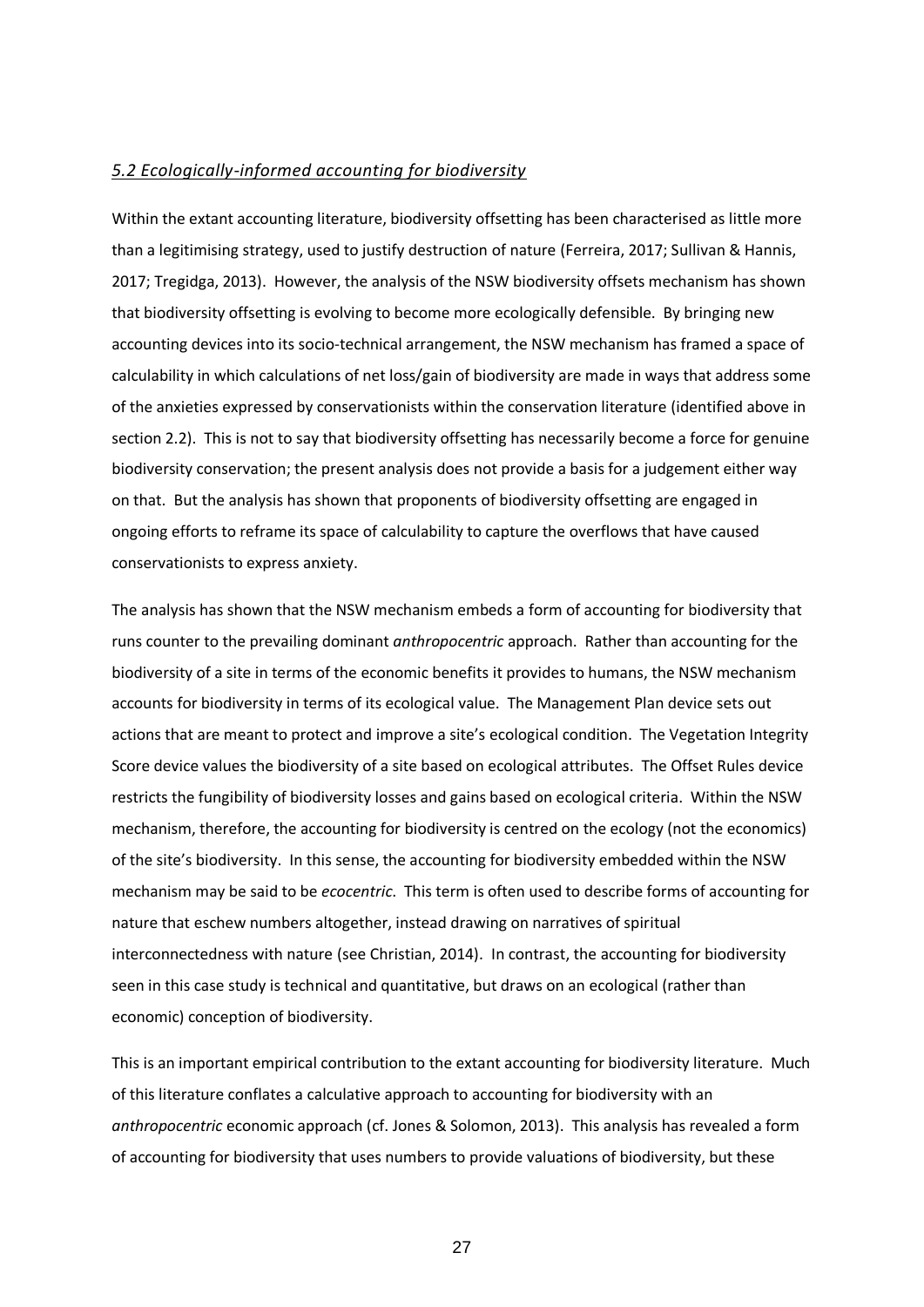numbers are ecological numbers, not economic numbers. So this is a calculative, and also *ecocentric*, approach to accounting for, and valuing, biodiversity. This is important because it opens up new possibilities for 'reimagining an ecologically informed accounting' (Russell et al., 2017, p. 1426). In particular, this *ecocentric* calculative approach to accounting for biodiversity reveals a novel conceptualisation of the relation between economic development and biodiversity conservation. These are generally held to be antithetical opposing forces: economic development causes destruction of biodiversity and conservation of biodiversity prevents economic development (see especially Sullivan & Hannis, 2017). In contrast, the NSW biodiversity offsetting mechanism frames the relation between development and conservation as being two complimentary aspects of human management of the biosphere. Within this mechanism, conservation of a site is not seen as being merely a lack of development. Both development and conservation are framed within the mechanism as active processes of managing the land to create value. In the case of development, this is economic value. In the case of conservation, this is ecological value.

The accounting for biodiversity embedded within the NSW mechanism makes visible the *ecological* impacts of both development and conservation in a way that renders these commensurable. Reconciling development and conservation therefore becomes a matter of organising these ecological impacts so that, overall, an ecologically defensible *no net loss* of biodiversity is achieved. This offers a possible way forwards for reimagining accounting's role in enabling biodiversity conservation in a world where economic development tends to be seen as paramount (cf. Gray, 2010). If such economic development is to be considered sustainable development then it must be achieved whilst ensuring that the planet's biodiversity, accounted for and valued in a way that is ecologically defensible, is conserved.

#### *5.3 Limitations of the NSW biodiversity offsets case study*

Callon (1998) warns that all efforts at framing or reframing will inevitably create conditions for further overflows. No framing is ever perfect or complete: framing and overflowing is a perpetual dynamic. And, indeed, the (re)framing witnessed in the NSW case study may be seen to produce further overflows. For example, the quantification and measurement of biodiversity gains from conservation rests on a presumption of future gains from averted loss and future improvements. So there is a time lag in net loss/gain calculations that is not being taken into account, whereby current losses are being offset by (presumed) future gains. As identified in section 4.1, there is no subsequent assessment of a site to see if these presumed gains are actually realised. There is,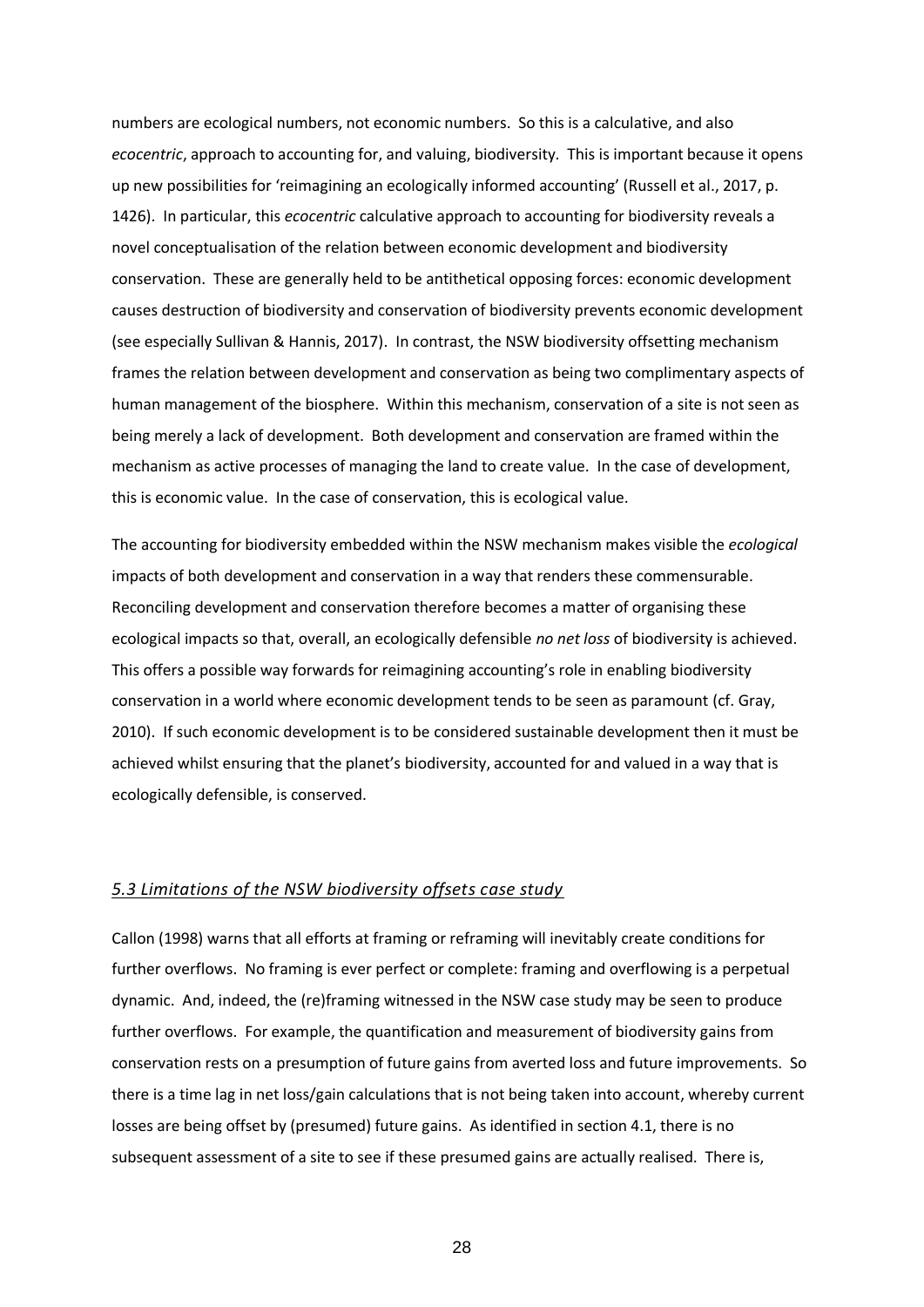therefore, an overflowing relation between these presumed biodiversity gains (inside the frame) and the actual future ecological condition of a site (outside the frame and so not taken into account). This is an important limitation of the NSW mechanism's ecological defensibility. Further reframing by proponents of biodiversity offsetting may be necessary to capture this overflow and further enhance ecological defensibility.

Another important limitation of this case, which affects the extent to which proponents of biodiversity offsetting can draw lessons from the NSW mechanism, is that its ecological defensibility is somewhat dependent on its geographical location. NSW is Australia's most populace state. The landscape is dominated by agricultural and urban environments. So the conservation challenge in this location is to protect and enhance the remaining remnants of native Australian habitat. These remnant patches of habitats face two major threats. One is from development: conversion of the land to agricultural or urban use. The other is from invasive species. In particular, invasive weed species are undermining the ecological integrity of native plant communities. These threats are built in to the NSW mechanism. The agricultural and urban surroundings of these remnants of native habitat means that the sites will need ongoing intervention and management to protect them and maintain their ecological condition, hence the need for detailed management plans for biodiversity stewardship sites. In addition, the threat from invasive weeds drives the assumption within the mechanism that without intensive control of these weeds the ecological condition of these sites will be degraded. Hence the production of biodiversity gains within the NSW mechanism is predicated on these particular threats in this particular location. This means that it is unlikely that the mechanism could be straightforwardly transported to other locations. Attempting to do so would likely generate new overflows that would undermine its ecological defensibility. Any attempt to establish a similar mechanism in a different location would likely require further work to reframe its space of calculability, to capture these overflows and maintain its ecological defensibility.

These limitations of the NSW biodiversity offsets case study present challenges to proponents of biodiversity offsetting, but also opportunities for further research. Biodiversity offsetting is rapidly proliferating. Mechanisms in other locations, with different kinds of landscapes and different threats to biodiversity, face similar pressures from conservationists to ensure calculations of net loss/gain of biodiversity are ecologically defensible. So further research is needed to understand how biodiversity offsetting is evolving in different social and ecological settings.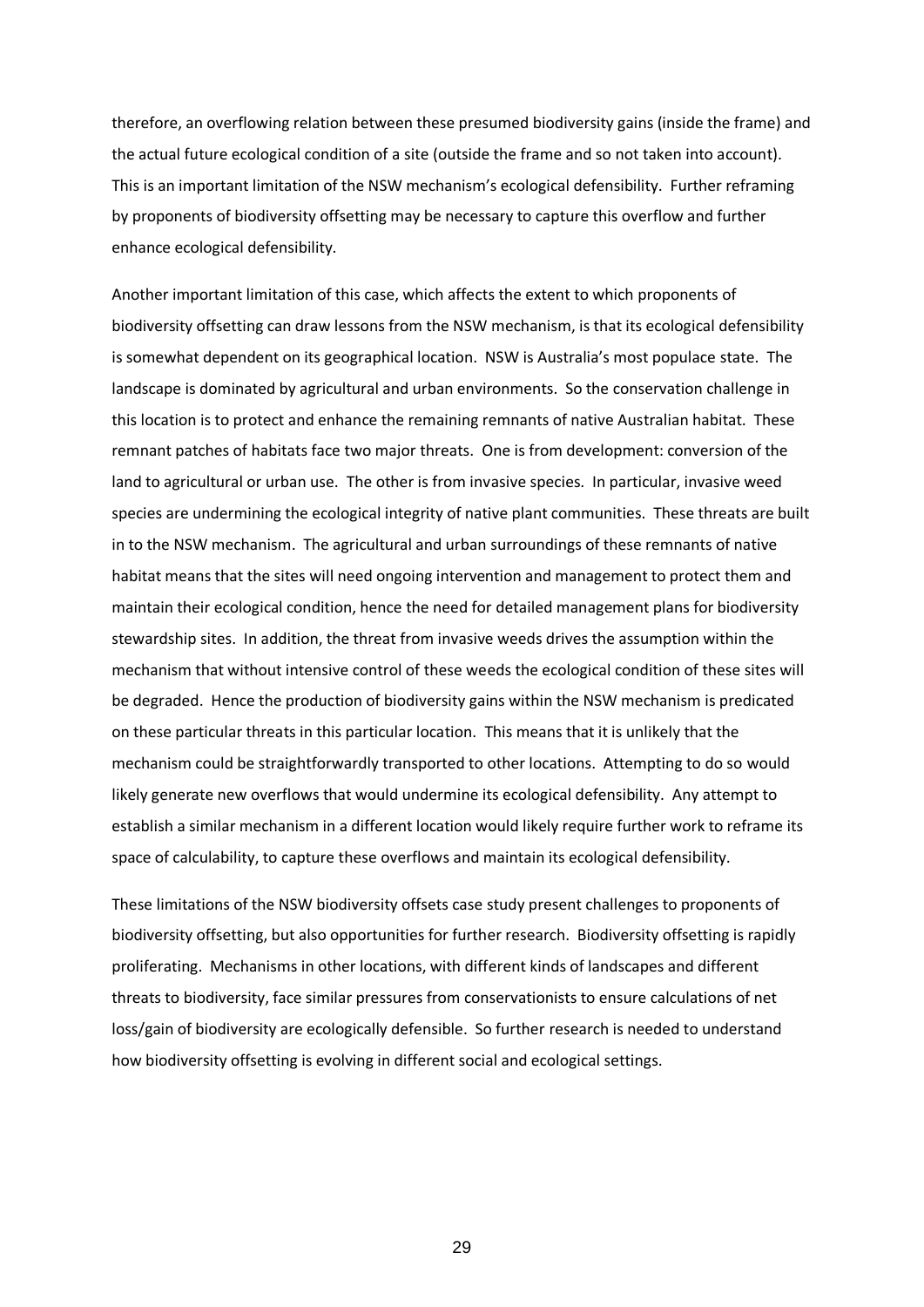#### *5.4 Framing/overflowing: opportunities for further research*

The novel form of analysis developed in this paper significantly extends the way that Callon's (1998) framing and overflowing metaphor has been used in extant accounting literature. In particular, this paper offers a novel methodological approach to identifying overflows to framed spaces of calculability, searching for these in academic literature on the phenomenon being studied (in this case, biodiversity offsetting). A systematic review of conservation literature on biodiversity offsetting revealed various overflows that formed the basis of conservationists' anxieties about calculations of net loss/gain of biodiversity. This provided a starting point for analysis of the NSW biodiversity offsetting mechanism, seeking out the ways that NSW was reframing offsetting calculations to capture these identified overflows.

This novel methodological approach to the use of Callon's (1998) framing and overflowing metaphor opens up opportunities for future research into accounting for biodiversity. Any attempt to account for biodiversity is inherently controversial. However, when critiquing such efforts prior research has tended to rely either on authors' own understanding of nature (e.g. Barter, 2015; Christian, 2014), or on the understandings of actors drawn from the case (e.g. Cuckston, 2018a; Tregidga, 2013). By instead looking to broader conservation research this paper has been able to construct a sense of the critique that exists within the conservation community. This allows for a meaningful engagement with the concerns of conservationists and a potentially more nuanced analysis of efforts to account for biodiversity. Indeed, it is this novel methodological approach that has enabled a nuanced form of analysis of the NSW case, revealing efforts to evolve biodiversity offsetting into a more ecologically defensible mechanism.

Furthermore, a similar methodological approach could be developed in relation to other sustainable development challenges facing society. Analysing the role that accounting can or could play in addressing such challenges requires an inherently interdisciplinary approach to research (Bebbington & Larrinaga, 2014; Bebbington & Unerman, 2018). This paper's methodological approach to using Callon's (1998) framing and overflowing metaphor offers a way to meaningfully engage with the issues, concepts and concerns of other academic disciplines, using these to inform case study analysis. This opens up numerous opportunities for interdisciplinary engagement and nuanced analyses of efforts to use accounting and calculative devices to address sustainable development challenges.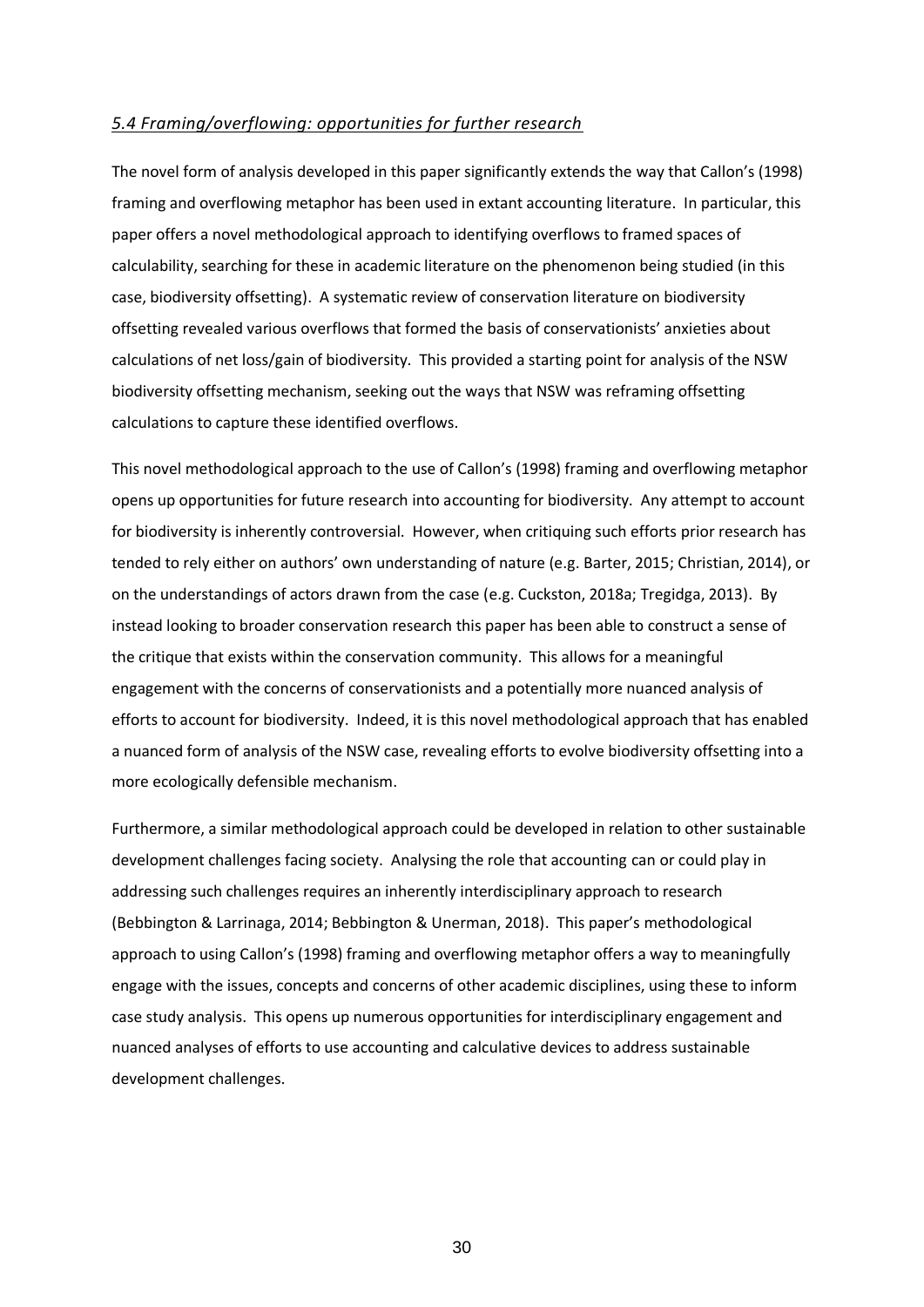## **6. Conclusion**

This paper has shown that biodiversity offsetting is evolving as proponents seek to produce a more ecologically defensible mechanism for reconciling economic development and biodiversity conservation. This is being pursued by introducing accounting devices that frame a space in which calculations of net loss/gain of biodiversity are based on a calculative, but *ecocentric*, approach to accounting for, and valuing, biodiversity. In a world where economic development is a somewhat unstoppable force (cf. Gray, 2010), humanity must find ways of managing the biosphere to ensure biodiversity is conserved. The evolution of biodiversity offsetting witnessed in this paper may be seen to form part of ongoing efforts to achieve this kind of sustainable development.

# **References**

- ACCA, Flora and Fauna International, & KPMG. (2012). *Is natural capital a material issue? An evaluation of the relevance of biodiversity and ecosystem services to accountancy professionals and the private sector*. Glasgow: Association of Chartered Certified Accountants.
- Barnosky, A., Matzke, N., Tomiya, S., Wogan, G., Swartz, B., Quental, T., Marshall, C., McGuire, J., Lindsey, E., Maguire, K., Mersey, B., & Ferrer, E. (2011). Has the Earth's sixth mass extinction already arrived? *Nature, 471*, 51-57.
- Barter, N. (2015). Natural capital: dollars and cents/dollars and sense. *Sustainability accounting, management and policy journal, 6*(3), 366-373.
- Bebbington, J., & Larrinaga, C. (2014). Accounting and sustainable development: an exploration. *Accounting, organizations and society, 39*(6), 395-413.
- Bebbington, J., & Unerman, J. (2018). Achieving the United Nations Sustainable Development Goals: an enabling role for accounting research. *Accounting, auditing and accountability journal, 31*(1), 2-24.
- Boiral, O. (2016). Accounting for the unaccountable: biodiversity reporting and impression managment. *Journal of business ethics, 135*, 751-768.
- Briggs, B., Hill, D., & Gillespie, R. (2009). Habitat banking how it could work in the UK. *Journal for nature conservation, 17*, 112-122.
- Bull, J., Gordon, A., Law, E., Suttle, K., & Milner-Gulland, E. (2014). Importance of baseline specification in evaluating conservation interventions and achieving no net loss of biodiversity. *Conservation biology, 28*(3), 799-809.
- Callon, M. (1998). An essay on framing and overflowing: economic externalities revisited by sociology. In M. Callon (Ed.), *The laws of the markets* (pp. 244-269). Oxford: Blackwell.
- Callon, M. (1999). Actor-network theory the market test. *The sociological review, 47*(51), 181-195.
- Callon, M., & Law, J. (2005). On qualculation, agency, and otherness. *Environment and planning D: society and space, 23*(5), 717-733.
- Carver, L., & Sullivan, S. (2017). How economic contexts shape calculations of yield in biodiversity offsetting. *Conservation biology, 31*(5), 1053-1065.
- Ceballos, G., Ehrlich, P., Barnosky, A., Garcia, A., Pringle, R., & Palmer, T. (2015). Accelerated modern human-induced species losses: entering the sixth mass extinction. *Science Advances, 1*(5), e1400253.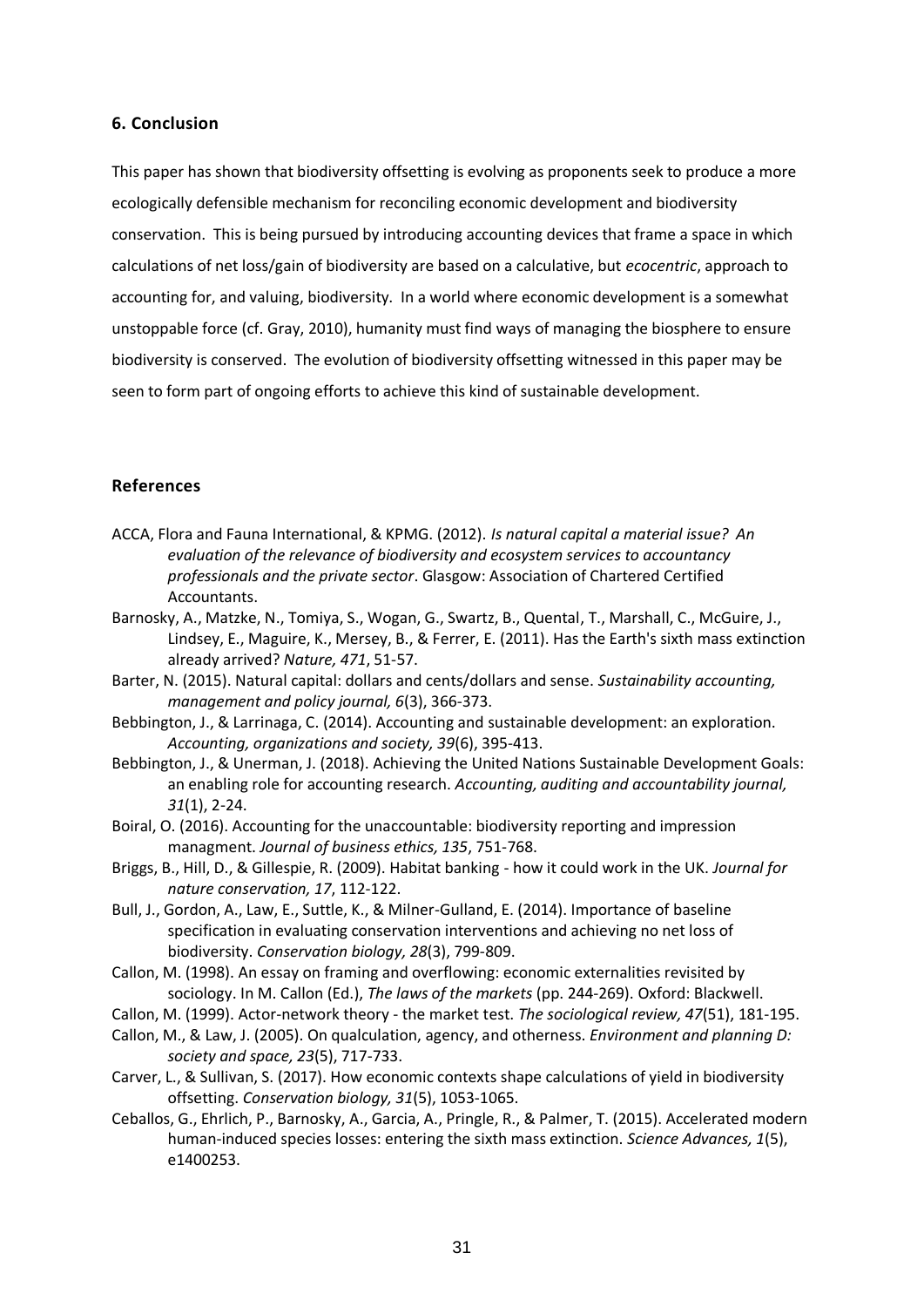- Christian, J. (2014). Accounting for biodiversity a deep ecology perspective. In M. Jones (Ed.), *Accounting for biodiversity* (pp. 124-145). Oxford: Routledge.
- Coralie, C., Guillaume, O., & Claude, N. (2015). Tracking the origins and development of biodiversity offsetting in academic research and its implications for conservation: a review. *Biological conservation, 192*, 492-503.
- Cuckston, T. (2013). Bringing tropical forest biodiversity conservation into financial accounting calculation. *Accounting, auditing and accountability journal, 26*(5), 688-714.
- Cuckston, T. (2017). Ecology-centred accounting for biodiversity in the production of a blanket bog. *Accounting, auditing and accountability journal, 30*(7), 1537-1567.
- Cuckston, T. (2018a). Creating financial value for tropical forests by disentangling people from nature. *Accounting forum, In press*.
- Cuckston, T. (2018b). Making accounting for biodiversity research a force for conservation. *Social and environmental accountability journal, In press*.
- Cuckston, T. (2018c). Making extinction calculable. *Accounting, auditing and accountability journal, 31*(3), 849-874.
- Dauguet, B. (2015). Biodiversity offsetting as a commodification process: a French case study as a concrete example. *Biological conservation, 192*, 533-540.
- de Freitas, F. L. M., Sparovek, G., Mortberg, U., Silveira, S., Klug, I., & Berndes, G. (2017). Offsetting legal deficits of native vegetation among Brazilian landholders: effects on nature protection and socioeconomic development. *Land use policy, 68*, 189-199.
- Devictor, V. (2015). When conservation challenges biodiversity offsetting. *Biological conservation, 192*, 483-484.
- Espeland, W., & Lom, S. (2015). Noticing numbers: how quantification changes what we see and what we don't. In M. Kornberger, L. Justesen, J. Mouritsen, & A. K. Madsen (Eds.), *Making things valuable*. Oxford: OUP.
- Espeland, W., & Sauder, M. (2007). Rankings and reactivity: how public measures recreate social worlds. *American journal of sociology, 113*(1), 1-40.
- Evans, D. M., Altwegg, R., Garner, T. W. J., Gompper, M. E., Gordon, I. J., Johnson, J. A., & Pettorelli, N. (2015). Biodiversity offsetting: what are the challenges, opportunities and research priorities for animal conservation? *Animal conservation, 18*, 1-3.
- Feger, C., & Mermet, L. (2017). A blueprint towards accounting for the management of ecosystems. *Accounting, auditing and accountability journal, 30*(7), 1511-1536.
- Ferreira, C. (2017). The contested instruments of a new governance regime: accounting for nature and building markets for biodiversity offsets. *Accounting, auditing and accountability journal, 30*(7), 1568-1590.
- Gardner, T., Hase, A. v., Brownlie, S., Edstrom, J., Pilgrim, J., Savy, C., Stephens, T., Treweek, J., Ussher, G., Ward, G., & Kate, K. t. (2013). Biodiversity offsets and the challenge of achieving no net loss. *Conservation biology, 27*(6), 1254-1264.
- Georg, S., & Justesen, L. (2017). Counting to zero: accounting for a green building. *Accounting, auditing and accountability journal, 30*(5), 1065-1081.
- Goffman, E. (1974). *Frame analysis: an essay on the organization of experience*. New York: Harper and Row.
- Gray, R. (2010). Is accounting for sustainability actually accounting for sustainability ... and how would we know? An exploration of narratives of organisations and the planet. *Accounting, organizations and society, 35*(1), 47-62.
- Hanford, J., Crowther, M., & Hochuli, D. (2016). Effectiveness of vegetation-based biodiversity offset metrics as surrogates for ants. *Conservation biology, 31*(1), 161-171.
- Hrasky, S., & Jones, M. (2016). Lake Pedder: accounting, environmental decision-making, nature and impression management. *Accounting forum, 40*(4), 285-299.
- Jollands, S., & Quinn, M. (2017). Politicising the sustaining of water supply in Ireland the role of accounting concepts. *Accounting, auditing and accountability journal, 30*(1), 164-190.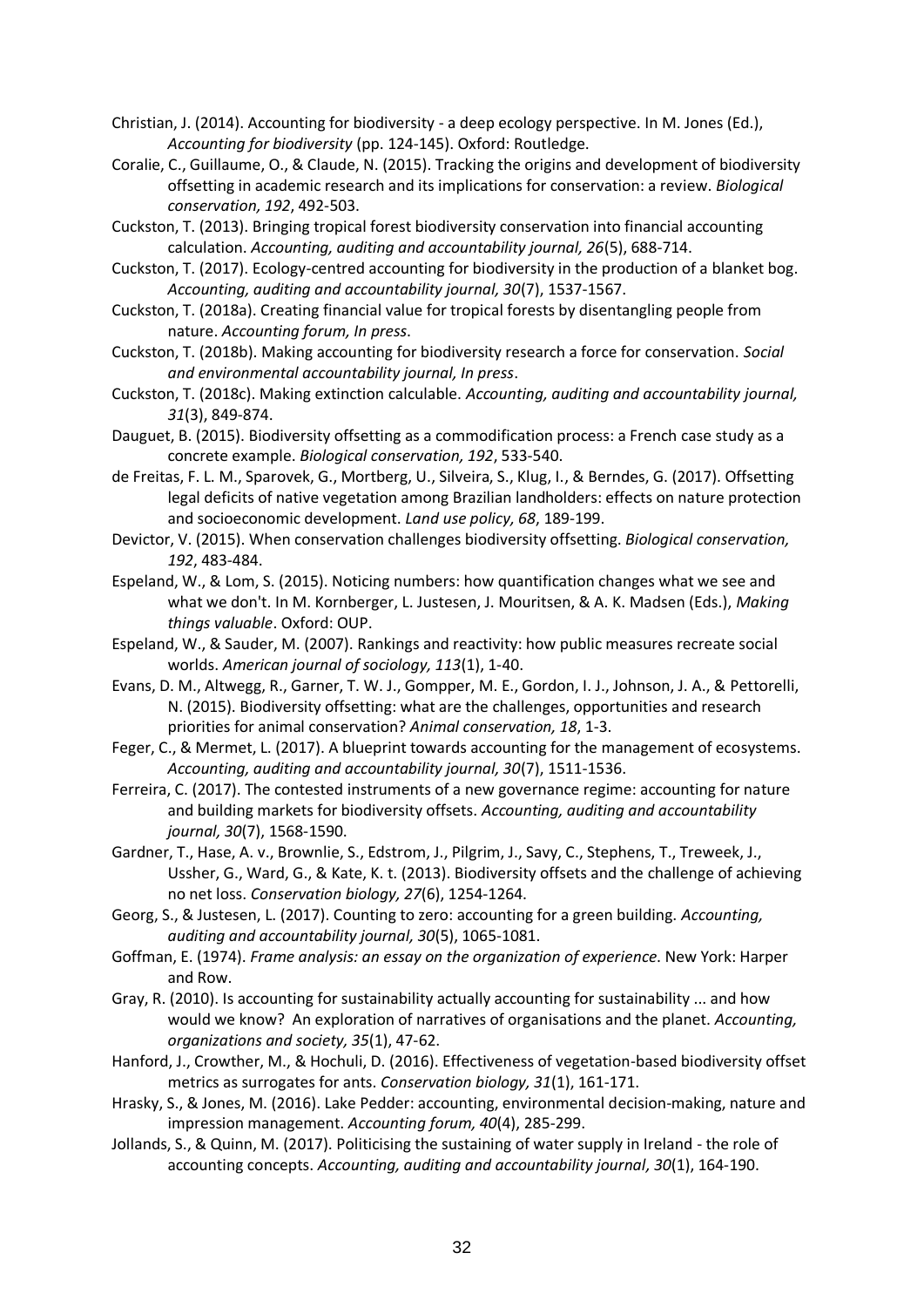- Jones, M., & Solomon, J. (2013). Problematising accounting for biodiversity. *Accounting, auditing and accountability journal, 26*(5), 668-687.
- Le Roux, D., Ikin, K., Lindenmayer, D., Manning, A., & Gibbons, P. (2015). Single large or several small? Applying biogeographic principles to tree-level conservation and biodiversity offsets. *Biological conservation, 191*, 568-566.
- Lindenmayer, D., Crane, M., Evans, M., Maron, M., Gibbons, P., Bekessy, S., & Blanchard, W. (2017). The anatomy of a failed offset. *Biological conservation, 210*, 286-292.
- Lohmann, L. (2009). Toward a different debate in environmental accounting: the cases of carbon and cost benefit. *Accounting, organizations and society, 34*(3-4), 499-534.
- Mann, C., & Simons, A. (2015). Local emergence and international developments of conservation trading systems: innovation dynamics and related problems. *Environmental conservation, 42*(4), 325-334.
- Maron, M., Bull, J., Evans, M., & Gordon, A. (2015). Locking in loss: baselines of decline in Australian biodiversity offset policies. *Biological conservation, 192*, 504-512.
- Maron, M., Gordon, A., Mackey, B., Possingham, H., & Watson, J. (2016). Interactions between biodiversity offsets and protected area commitments: avoiding perverse outcomes. *Conservation letters, 9*(5), 384-389.
- Maron, M., Rhodes, J., & Gibbons, P. (2013). Calculating the benefit of conservation actions. *Conservation letters, 6*(5), 359-367.
- May, J., Hobbs, R., & Valentine, L. (2017). Are offsets effective? An evaluation of recent environmental offsets in Western Australia. *Biological conservation, 206*, 249-257.
- Moreno-Mateos, D., Maris, V., Bechet, A., & Curran, M. (2015). The true loss caused by biodiversity offsets. *Biological conservation, 192*, 552-559.
- Morris, R., Alonso, I., Jefferson, R., & Kirby, K. (2006). The creation of compensatory habitat can it secure sustainable development? *Journal of nature conservation, 14*, 106-116.
- Natural Capital Coalition. (2016). *Natural Capital Protocol*. Milton Keynes: Natural Capital Coalition.
- NSW. (2007a). *Biobanking: scheme overview*. Retrieved from
- NSW. (2007b). *Peer review of the May 2007 draft of the Biobanking Assessment Methodology*. Retrieved from Sydney:
- NSW. (2008). *Biobanking compliance assurance strategy*. Retrieved from Sydney:
- NSW. (2009). *The science behind Biobanking*. Retrieved from
- NSW. (2017). *Biodiversity Assessment Method*. Retrieved from Sydney:
- NSW. (2018). Cooks River/Castlereagh Ironbark Forest in the Sydney Basin Bioregion profile. Retrieved from
	- <https://www.environment.nsw.gov.au/threatenedspeciesapp/profile.aspx?id=10174>
- OED. (2018). Oxford English Dictionary. Retrieved from <https://en.oxforddictionaries.com/definition/address>
- Pawliczek, J., & Sullivan, S. (2011). Conservation and concealment in SpeciesBanking.com, USA: an analysis of neoliberal performance in the species offsetting industry. *Environmental conservation, 38*(4), 435-444.
- Pilgrim, J., & Bennun, L. (2014). Will biodiversity offsets save or sink protected areas? *Conservation letters, 7*(5), 423-424.
- Pilgrim, J., Brownlie, S., Ekstrom, J., Gardner, T., Hase, A. v., Kate, K. t., Savy, C., Stephens, T., Temple, H., Treweek, J., & Ussher, G. (2013a). Offsetability is highest for common and widespread biodiversity: response to Regnery et al. *Conservation letters, 6*(5), 387-388.
- Pilgrim, J., Brownlie, S., Ekstrom, J., Gardner, T., Hase, A. v., Kate, K. t., Savy, C., Stephens, T., Temple, H., Treweek, J., Ussher, G., & Ward, G. (2013b). A process for assessing the offsetability of biodiversity impacts. *Conservation letters, 6*(5), 376-384.
- Regnery, B., Couvet, D., & Kerbiriou, C. (2013a). Offsets and conservation of the species of the EU habitats and birds directives. *Conservation biology, 27*(6), 1335-1343.